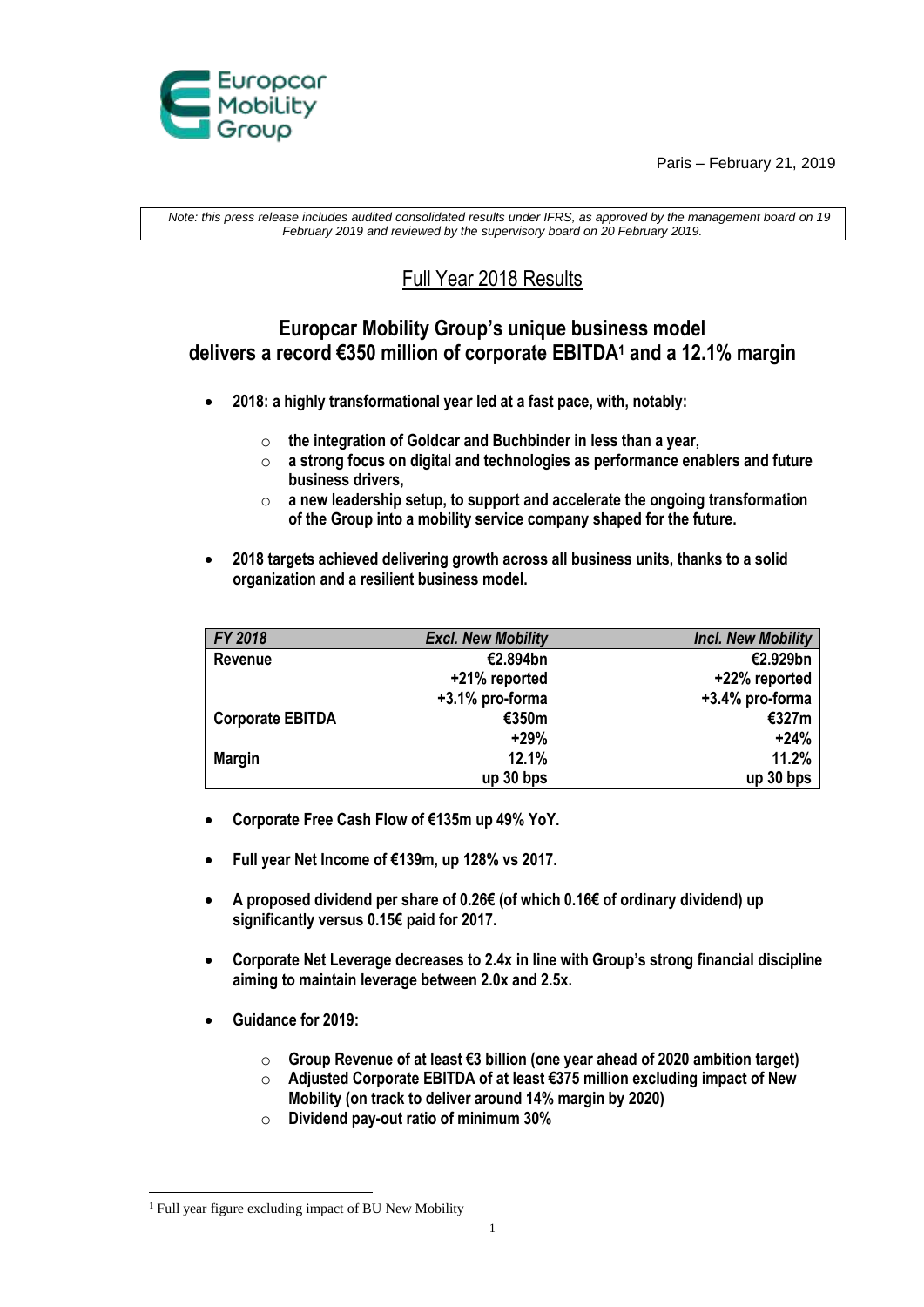

**Paris, 21 February 2019** - Europcar Mobility Group (Euronext Paris: EUCAR) today announced its results for the full year of 2018.

For Caroline Parot, Chief Executive Officer of Europcar Mobility Group:

*"Our Group has changed massively over the last two years. Our size (we are now more than a third bigger than we were in early 2017), our organizational structure, as we are now managed by business units and finally the scale of our investments in digital and in talents, have transformed us into a more integrated and leaner company, as reflected in our financial performance.* 

*We are now a mobility service company, shaped for the future and able to address mobility usages and needs in all mobility segments, all this in a very customer-centric and synergetic way.*

*With record levels of both Corporate EBITDA and Corporate EBITDA margin, at respectively €350 million and 12.1%, as well as a solid increase in Net Income, our 2018 full year results not only demonstrate the value creation potential of our unique business model, but also confirm its solidity and resilience.*

*Our digital transformation, financial discipline and the significant programs that we have implemented in order to optimize both our headquarter and network costs explain our confidence in achieving to deliver both 3 billion euros of Revenue (one year ahead of plan) and around 14% Corporate EBITDA margin by the end of 2020 (excluding the impact of New Mobility)".*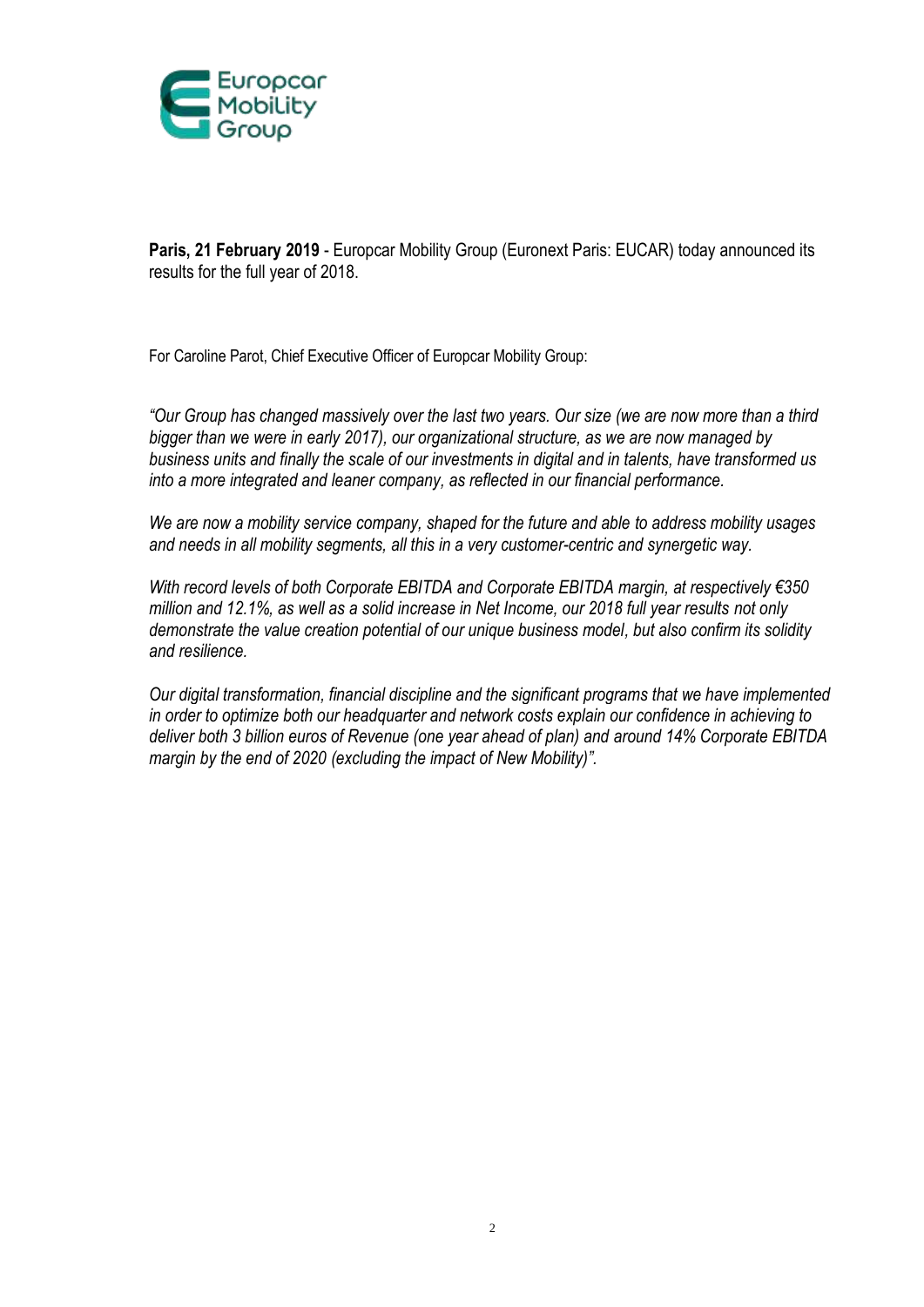

## **Full Year 2018 Highlights**

| All data in €m, except if mentioned                                                                                                                                                                                                                                                                                                                                                                                                                                                                                                                                                                                                                                                                                                                                               | 12M 2018 | 12M 2017 | <b>Change</b> | <b>Change at</b><br>constant<br>currency* |
|-----------------------------------------------------------------------------------------------------------------------------------------------------------------------------------------------------------------------------------------------------------------------------------------------------------------------------------------------------------------------------------------------------------------------------------------------------------------------------------------------------------------------------------------------------------------------------------------------------------------------------------------------------------------------------------------------------------------------------------------------------------------------------------|----------|----------|---------------|-------------------------------------------|
| Number of rental days (million)                                                                                                                                                                                                                                                                                                                                                                                                                                                                                                                                                                                                                                                                                                                                                   | 87,7     | 69,3     | 26,6%         |                                           |
| <b>Average Fleet (thousand)</b>                                                                                                                                                                                                                                                                                                                                                                                                                                                                                                                                                                                                                                                                                                                                                   | 315,9    | 248,5    | 27,1%         |                                           |
| <b>Financial Utilization rate</b>                                                                                                                                                                                                                                                                                                                                                                                                                                                                                                                                                                                                                                                                                                                                                 | 76,1%    | 76,4%    | $-0,3pt$      |                                           |
| <b>Total revenues</b>                                                                                                                                                                                                                                                                                                                                                                                                                                                                                                                                                                                                                                                                                                                                                             | 2929     | 2412     | 21,5%         | 22,2%                                     |
| <b>Adjusted Corporate EBITDA</b>                                                                                                                                                                                                                                                                                                                                                                                                                                                                                                                                                                                                                                                                                                                                                  | 327      | 264      | 24,0%         | 24,7%                                     |
| <b>Adjusted Corporate EBITDA Margin</b>                                                                                                                                                                                                                                                                                                                                                                                                                                                                                                                                                                                                                                                                                                                                           | 11,2%    | 10,9%    | 0,3pt         |                                           |
| Adjusted Corporate EBITDA Excluding New Mobility                                                                                                                                                                                                                                                                                                                                                                                                                                                                                                                                                                                                                                                                                                                                  | 350      | 273      | 28,5%         | 29,1%                                     |
| Adjusted Corporate EBITDA Margin excluding NM                                                                                                                                                                                                                                                                                                                                                                                                                                                                                                                                                                                                                                                                                                                                     | 12,1%    | 11,8%    | 0,3pt         |                                           |
| <b>Operating Income</b>                                                                                                                                                                                                                                                                                                                                                                                                                                                                                                                                                                                                                                                                                                                                                           | 369      | 223      | 65%           |                                           |
| Net profit/loss                                                                                                                                                                                                                                                                                                                                                                                                                                                                                                                                                                                                                                                                                                                                                                   | 139      | 61       | 128%          |                                           |
| <b>Corporate Free Cash Flow</b>                                                                                                                                                                                                                                                                                                                                                                                                                                                                                                                                                                                                                                                                                                                                                   | 135      | 91       | 49%           |                                           |
| Corporate Net Debt at end of the period                                                                                                                                                                                                                                                                                                                                                                                                                                                                                                                                                                                                                                                                                                                                           | 795      | 827      |               |                                           |
| Proforma Corporate net debt / EBITDA ratio                                                                                                                                                                                                                                                                                                                                                                                                                                                                                                                                                                                                                                                                                                                                        | 2,4x     | 2,6x     |               |                                           |
| Following the Group's investment into the Low Cost segment, 60% of the Group's rental revenue in 2018 were<br>generated in the leisure segment, versus 56% in 2017, which acted as the main engine of growth during the<br>period, with the Group's corporate business being responsible for the remaining 40%.                                                                                                                                                                                                                                                                                                                                                                                                                                                                   |          |          |               |                                           |
| The Group's significant investments in technologies and talents is justified by its ambition to develop<br>transformational programs such as Click & Go and Connected Cars and to accelerate the reach and quality of<br>delivery of its digital distribution platforms. The Group has also continued to focus on improving its customer<br>service through dedicated programmes such as NPS 110 which produced solid results in terms of customer<br>journey improvement. These efforts have enabled the Group to continue to deliver significant improvements in<br>its NPS (net promoter scores) <sup>2</sup> with an increase of 1.7 points over the last twelve months. NPS reached 56.4<br>points at the end of December 2018 compared to 54.7 at the end of December 2017. |          |          |               |                                           |
| In 2018, the Group has made significant progress on two of its key operating metrics: fleet utilization and fleet<br>cost per unit. The Group delivered a solid performance in terms of fleet financial utilization with an increase in<br>its BU Cars but a decrease in its BU Vans & Trucks due to the integration of Buchbinder. Overall, at the Group<br>level, financial fleet utilization reached 76.1% in 2018 and decreased by 30 basis points versus 2017 but actually<br>increased by 10 basis points on a proforma basis ie without the negative impact of Buchbinder.                                                                                                                                                                                                 |          |          |               |                                           |
| The Group reduced its fleet cost per unit per month significantly from €243 in 2017 to €226 in 2018 thanks to a<br>better damage recovery ratio and lower reconditioning costs across the Group, coupled with a positive impact<br>from recent acquisitions in terms of fleet mix, evolving towards lower car categories.                                                                                                                                                                                                                                                                                                                                                                                                                                                         |          |          |               |                                           |
| <sup>2</sup> NPS here only relates to the Europcar Brand                                                                                                                                                                                                                                                                                                                                                                                                                                                                                                                                                                                                                                                                                                                          |          |          |               |                                           |

### **Full Year 2018 - Operational Highlights**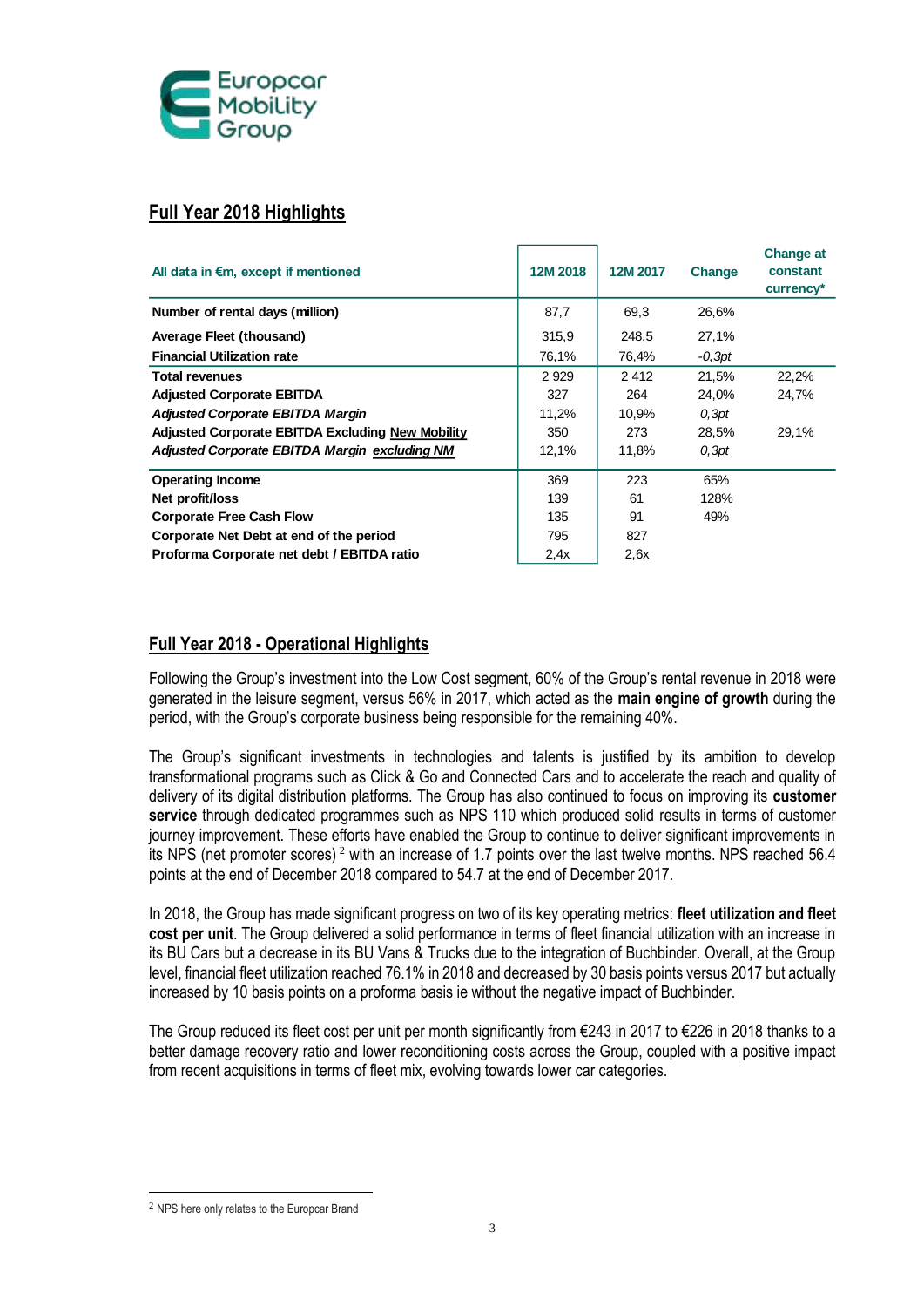

### **Highlights per Business Unit**

### **Cars**

On a reported basis, in 2018, the BU Cars generated €2,122 million of revenue up 9.4% compared to 2017.

On a pro-forma basis, the Group delivered a good 2.2% growth in revenue in 2018 compared to 2017 driven by a 2.2% increase in rental days and a 0.1% increase in RPD.

Our Cars Business Unit benefitted from good growth trends in both the corporate and leisure segments. Southern European countries delivered yet again in 2018 the best performance in terms of revenue growth within the Group despite some decelerating revenue growth in some southern Europe such as Italy and Spain compared to the previous year.

More importantly, the BU's overall solid performance showed its ability to manage its pricing in a competitive environment thanks to its continued investment into demand forecasting and pricing optimisation tools; as demonstrated by the Group's management of RPD pressure in Spain and Italy over the summer. In last summer's challenging pricing environment in Spain and Italy, having a competitive Low Cost offering has enabled the Group to protect its price positioning and profitability for the Europcar brand in those southern European markets. This confirmed the strategic rationale for the acquisition of Goldcar which delivered strong benefits from an overall Group pricing perspective.

### **Vans & Trucks**

On a reported basis, in 2018, the BU Vans & Trucks generated €344 million of revenue up 29% compared to 2017.

On a pro-forma basis, the Group delivered a solid 8.4% revenue growth in 2018 compared to 2017 driven by a 10.5% increase in rental days and a 2.1% decrease in RPD, mainly driven by longer rental durations due to the Group's increased focus on the corporate / SME's customers.

The Group's strategy to focus on corporate / SME customers through longer rental duration, the deployment of supersites in France, Germany, the UK and Spain is delivering solid revenue growth. The integration of Buchbinder's Vans & Trucks business has pushed the Group to the market leading position in Germany.

### **Low Cost**

On a reported basis, in 2018, the BU Low Cost generated €388 million of revenue up 200% compared to 2017.

On a pro-forma basis, the business Low Cost delivered 2.9% revenue growth in 2018 compared to 2017 driven by a 3.8% increase in rental days and 0.3% decline in RPD.

The Group's Low Cost business unit is now operating with two brands, Goldcar and InterRent, and is the leader in the Low Cost segment in Europe. As planned, the first nine months of the year have been dedicated to the integration of Goldcar and the delivery of the expected cost synergies, mainly in financing, which were in 2018 fully in line with the initial value creation plan.

The full integration of the two brands, Goldcar and InterRent, took place across the Group's European perimeter, including Spain, France and Italy in the fourth quarter of 2018, ensuring fleet cost optimisation in 2019 as planned in the cost synergies target which goes beyond fleet cost benefits.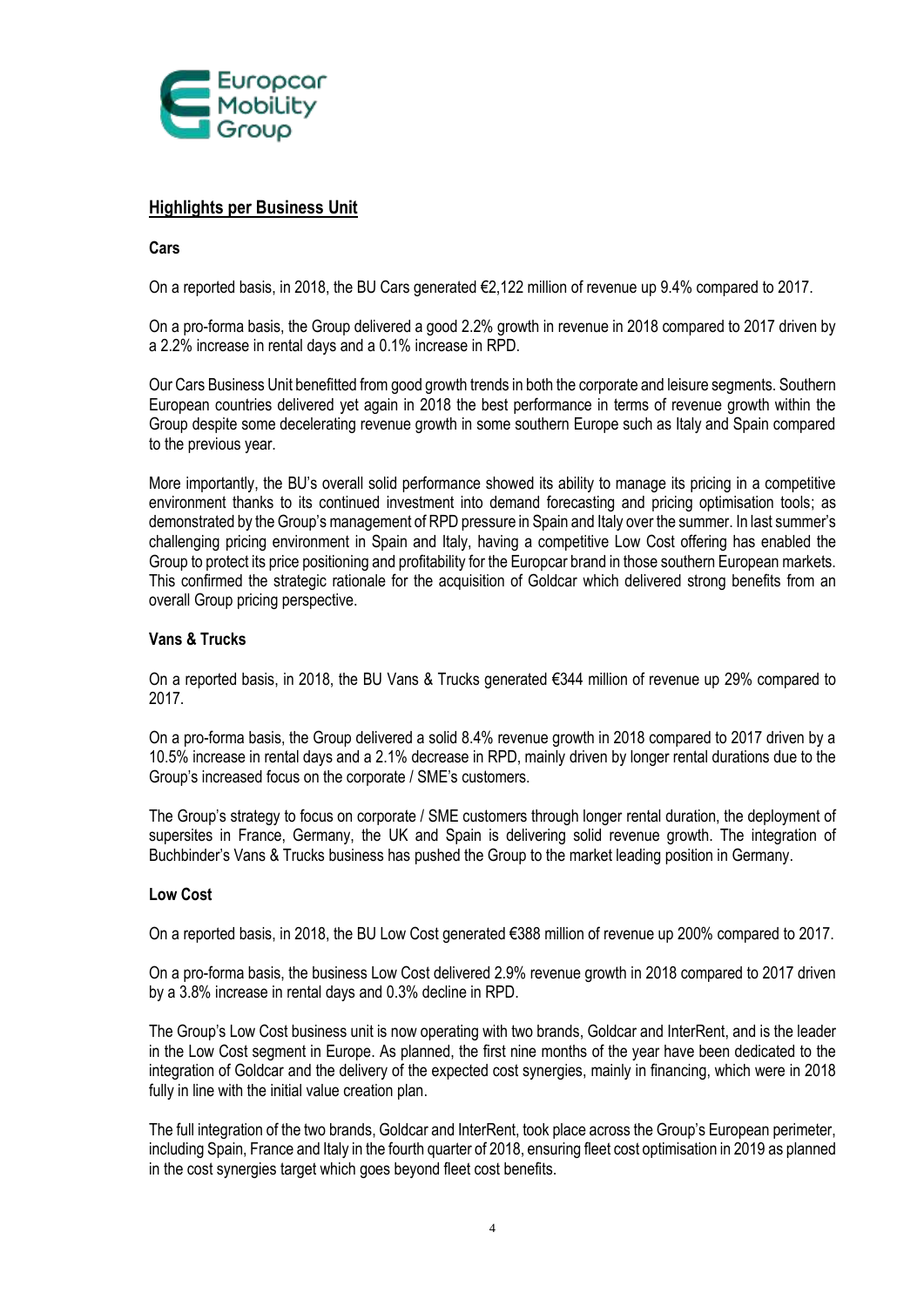

Both brands delivered performances fully in line with our 2018 plans. Goldcar delivered positive revenue growth, with InterRent starting to be repositioned as a mid-tier brand. InterRent saw anticipated rental volume decline but strongly benefitted from Goldcar's additional services and sales capabilities. The full mid-tier repositioning of InterRent will take place over the course of 2019. This repositioning will enable the more integrated management team of the Low Cost business unit to fully deploy its commercial strategy, thereby extracting the full value from both brands.

### **New Mobility**

The New Mobility business unit showed strong momentum with 45% revenue growth on a proforma basis. Both key businesses continue to deliver strong 2-digit growth compared to 2017 and observed in most of its countries and cities.

Vehicle sharing business (Ubeeqo, GoCar brands) saw its revenue grow by 52%. Key drivers of growth remain improving utilisation rates and enhanced footprint achieved through fleet expansion in existing cities. Overall, the Vehicle sharing arm is well positioned and perceived by customers as an attractive alternative to car ownership in cities.

Brunel's (Ride Hailing) business has seen its revenue increase by 43% and delivered good commercial traction with the win of several strategic corporate customer accounts in London. These key accounts, as well as Driver Rental business line continued to scale-up throughout 2018 and have a positive balancing effect on daily peak times.

In the fourth quarter of 2018, the Group decided to accelerate the scale up of its New Mobility Business in order to expand its presence through the increase of its fleet capacity and ability to attract new customers. As a result, the Group incurred €23 million of losses for the BU in 2018 and expects a similar level of losses in 2019.

The group continues to consolidate and integrate the New Mobility business with the rest of the Europcar Mobility Group focusing on synergies that range from reduction in fleet holding costs, financing costs, back-office costs and improved in-fleeting capacity, and cross-selling momentum.

### **Full Year 2018 - Financial Highlights**

### **Revenue**

In 2018, Europcar Mobility Group generated revenues of €2,929 million up 22% at constant exchange rates compared with 2017. On a pro-forma basis, i.e. at constant exchange rates and including the 2017 performance of Goldcar, Europcar Denmark and Buchbinder, the Group revenues grew by 3.4%.

This significant increase in Group revenues was the result of positive growth across all the Group's key markets and in all of its three major business units with Cars growing by 9.4%, Vans & Trucks growing by 29% and Low Cost growing by 200%. On a pro-forma basis, these three major business units grew their revenues by respectively 2.2%, 8.4% and 2.9%.

The number of rental days reached a new record of 87.7 million in 2018, up 27% versus 2017. On a pro-forma basis, growth in rental days was 3.4% for the Group spread across all its key business units.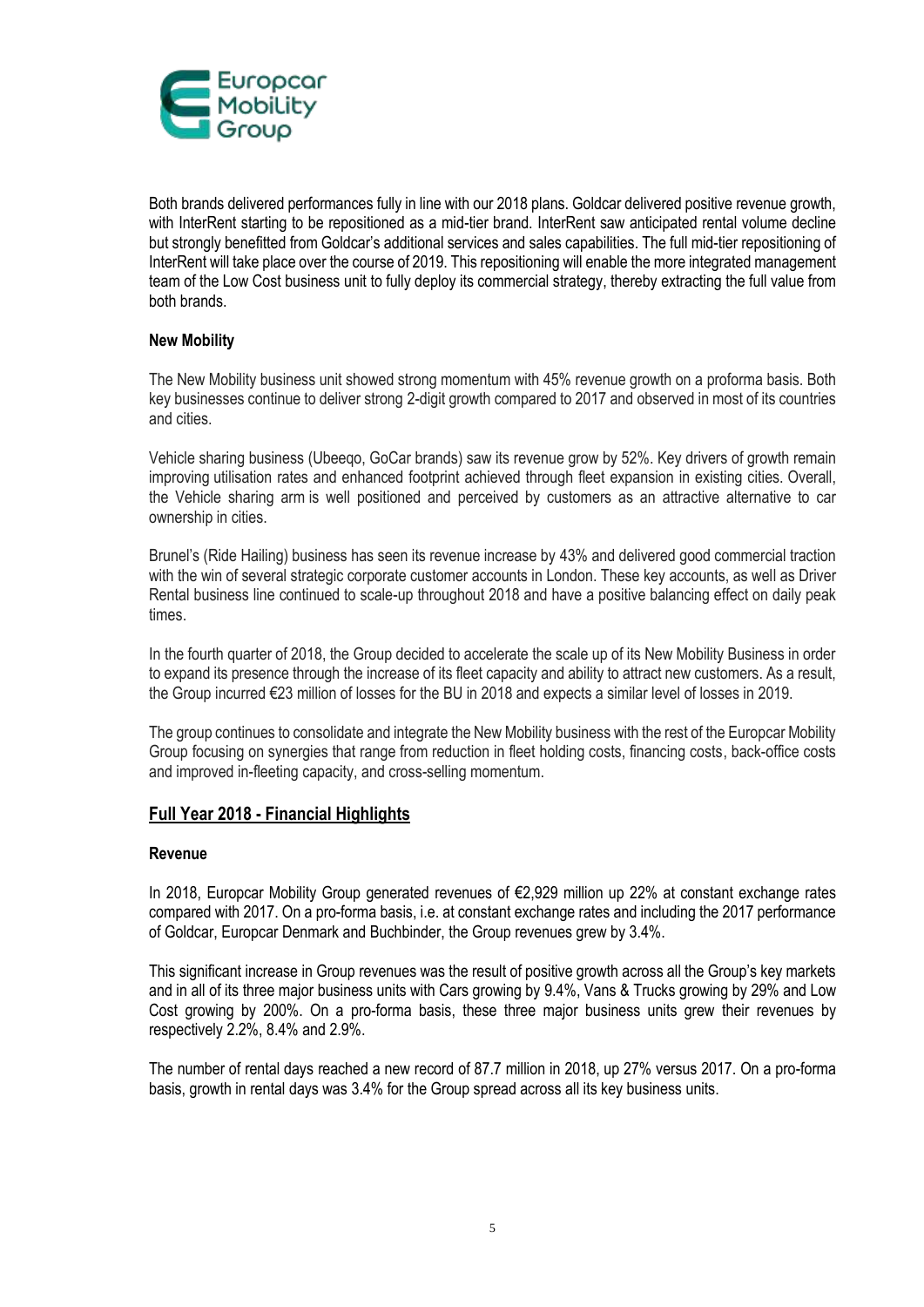

### **Adjusted Corporate EBITDA<sup>3</sup>**

Excluding the impact of New Mobility, 2018 Adjusted Corporate EBITDA reached a record €350 million compared to €273 million in 2017. Excluding the impact of New Mobility, the Group generated an adjusted Corporate EBITDA margin of 12.1% up 30 basis points versus 2017.

On a reported basis, 2018 Adjusted Corporate EBITDA increased by 24% to €327 million compared to €264 million in 2017. As a result, the Adjusted Corporate EBITDA margin of the Group increased by 30 basis points to 11.2% in 2018 mostly as a result of the positive margin impact stemming from the recent acquisitions made by the Group (Goldcar, Buchbinder and Europcar Denmark) as well as the good operational momentum in the historical perimeter.

### **Corporate Free Cash Flow**

Corporate Free Cash Flow in 2018 reached €135 million increasing by 49% compared to €91 million in 2017. The main reasons for that significant increase were the higher Adjusted Corporate EBITDA and a lower level of non-recurring expenses. This significant increase in the Group's Corporate Free Cash Flow generation in 2018 is particularly satisfactory as it was achieved in a context of continued investments in the Group's digitisation and as a result a higher level of non-fleet related capital expenditure mostly IT and digital related.

### **Net financing costs**

Net financing costs under IFRS amounted to a €176.4 million net expense in 2018, up 25% compared to a net expense of €140.7 million incurred in 2017. The main reason for this is the full effect of the €600 million corporate bond issued in October 2017 to finance the Goldcar and Buchbinder acquisitions.

### **Net income**

1

In 2018, the Group posted a net profit of €139 million, up 128% compared to last year's net profit of €61 million in 2017. This is mostly due to the impact of the Group's strong increase in adjusted Corporate EBITDA over the period as well as the one off gain generated from the sale of the company's stake in car2go.

### **Corporate Net debt**

Corporate net debt reached €795 million as of December 31, 2018 (vs. €827 million as of December 31, 2017).

The Group's pro forma corporate net leverage decreased to reach 2.4x at the end of 2018 in line with the Group's strong financial discipline which aims to keep corporate leverage between 2x and 2.5x.

 $^3$  Adjusted Corporate EBITDA is defined as current operating income before depreciation and amortization not related to the fleet, and after deduction of the interest expense on certain liabilities related to rental fleet financing. This indicator includes in particular all the costs associated with the fleet. See "Reconciliation with IFRS" attached.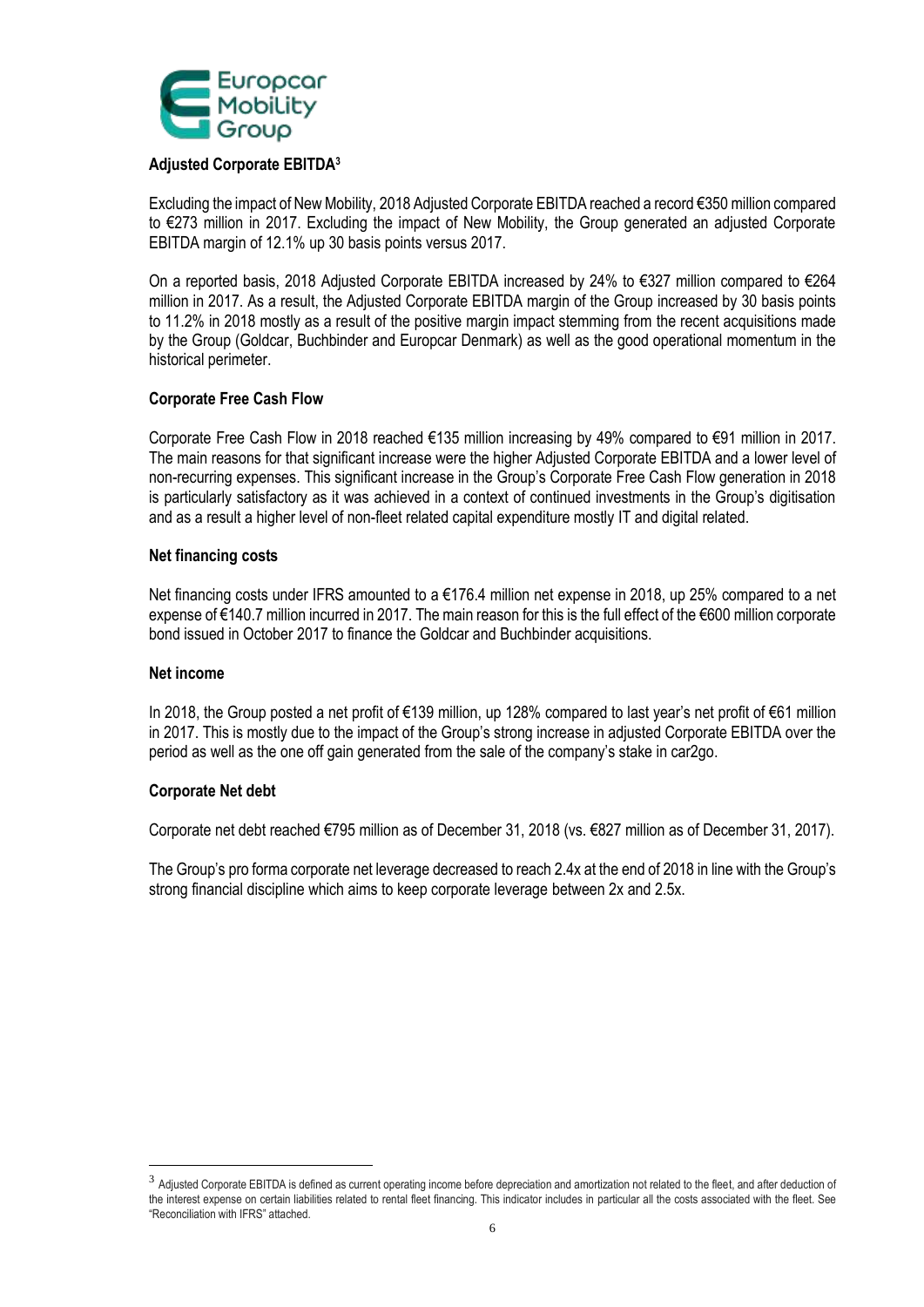

### **Q4 2018 Highlights**

| All data in $\epsilon$ m, except if mentioned    | Q4 2018 | Q4 2017 | Change    | <b>Change at</b><br>constant<br>currency* |
|--------------------------------------------------|---------|---------|-----------|-------------------------------------------|
| Number of rental days (million)                  | 20,0    | 17,2    | 15,8%     |                                           |
| Average Fleet (thousand)                         | 302,7   | 258,4   | 17,1%     |                                           |
| <b>Financial Utilization rate</b>                | 71,7%   | 72,5%   | -0.8pt    |                                           |
| <b>Total revenues</b>                            | 644     | 590     | 9,1%      | 9,4%                                      |
| <b>Adjusted Corporate EBITDA</b>                 | 39      | 47      | $-15,2\%$ | $-14,4%$                                  |
| <b>Adjusted Corporate EBITDA Margin</b>          | 6,1%    | 7,9%    | $-1,8pt$  |                                           |
| Adjusted Corporate EBITDA Excluding New Mobility | 50      | 49      | 1,9%      | 2,6%                                      |
| Adjusted Corporate EBITDA Margin excluding NM    | 7,9%    | 11,4%   | $-3.5$ pt |                                           |
| <b>Operating Income</b>                          | 23      | 25      | $-9%$     |                                           |
| Net profit/loss                                  | (29)    | (17)    |           |                                           |
| <b>Corporate Free Cash Flow</b>                  | (33)    | (50)    |           |                                           |
| Corporate Net Debt at end of the period          | 795     | 827     |           |                                           |
| Proforma Corporate net debt / EBITDA ratio       | 2.4x    | 2.6x    |           |                                           |

### **Q4 2018 Financial Highlights**

### **Revenue**

In the fourth quarter of 2018, the Group generated revenues of €644 million up 9.4% at constant exchange rates compared with the fourth quarter of 2017. On a pro-forma basis, ie at constant exchange rates and including the 2017 performance of Goldcar, Europcar Denmark and Buchbinder, the Group revenues grew by 1.7%. This proforma growth rate was impacted by a weaker macro-environment in some of our key European markets, more specifically in France, Germany and the UK.

### **Adjusted Corporate EBITDA<sup>4</sup>**

Excluding the impact of New Mobility, Q4 2018 Adjusted Corporate EBITDA reached €50 million compared to €49 million in the fourth quarter of 2017 reflecting the Group's revenue growth as well its higher exposure to the low cost segment.

On a reported basis, Q4 2018 Adjusted Corporate EBITDA declined by 15% reaching €39 million compared to €47 million in the fourth quarter of 2017 impacted by the increased momentum in the New Mobility business unit. The Adjusted Corporate EBITDA margin of the Group declined by 180 basis points to 6.1%.

### **Corporate Free Cash Flow**

Q4 2018 Corporate Free Cash Flow improved and reached a negative -€33 million compared to -€50 million in the fourth quarter of 2017.

### **Net income**

1

During the fourth quarter of 2018, the Group posted a net loss of -€29 million compared to a net loss of -€17 million in the fourth quarter of 2017. This is mostly due to the lower level of corporate EBITDA in Q4 2018 versus Q4 2017 resulting from the increased momentum in the New Mobility business unit.

 $^4$  Adjusted Corporate EBITDA is defined as current operating income before depreciation and amortization not related to the fleet, and after deduction of the interest expense on certain liabilities related to rental fleet financing. This indicator includes in particular all the costs associated with the fleet. See "Reconciliation with IFRS" attached.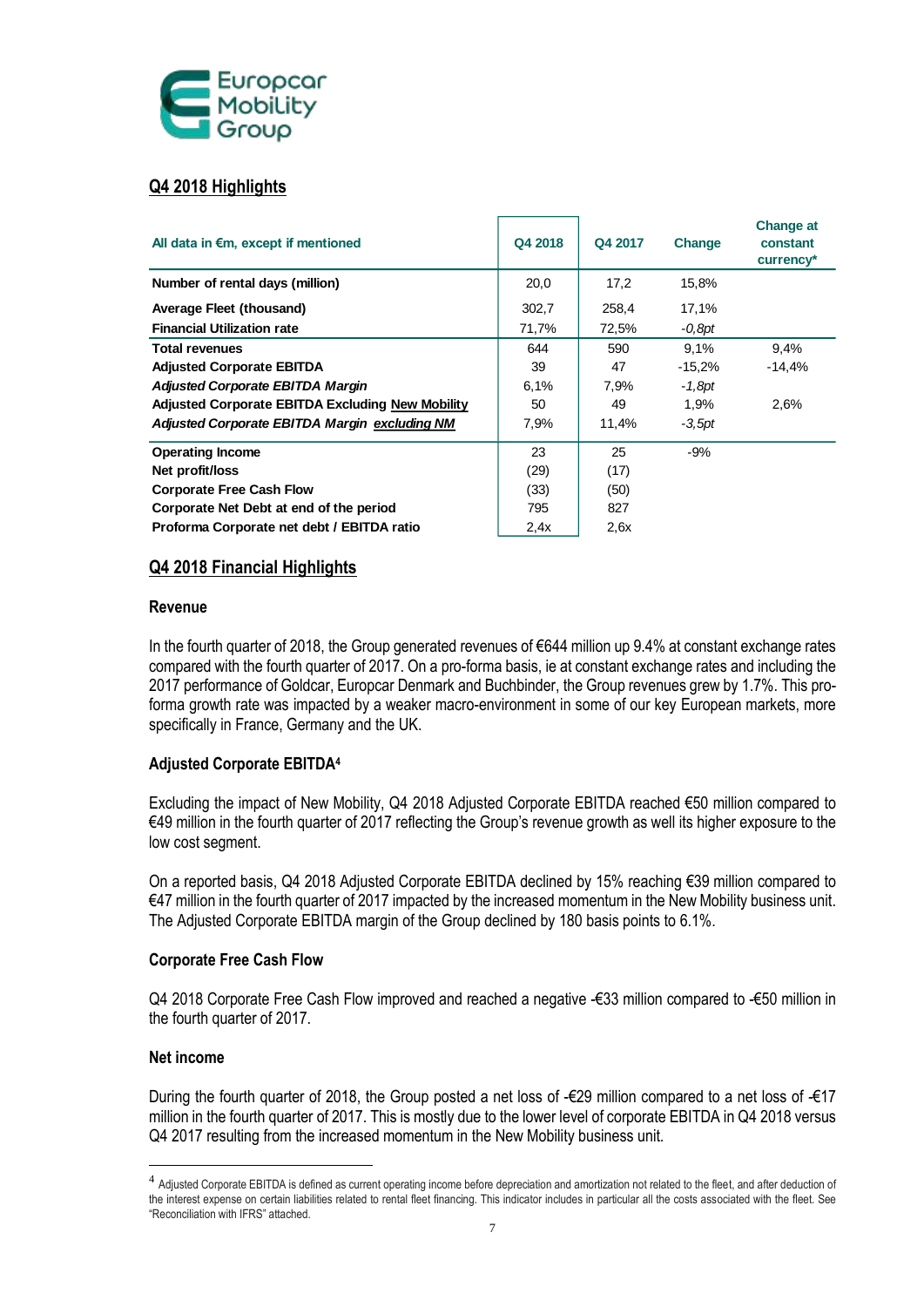

### **Guidance & Mid-term Outlook**

### **Cost synergies update**

Following the acquisitions of Buchbinder and Goldcar in 2017, the Group announced its intention to generate at least 40 million of cost synergies from both acquisitions. In 2018, as anticipated the Group extracted approximately 12 million euros of savings, mostly from better fleet financing conditions, and fully confirms its initial value creation plan and target of generating at least 40 million of cost savings by the end of 2020.

### **Ambition 2020**

Europcar Mobility Group re-iterates its ambition to reach €3 billion of Group Revenue and around 14% of adjusted Corporate EBITDA margin excluding the impact of New Mobility by the end of 2020.

Despite a more challenging macro-environment, this confidence is based on the Group's ability to accelerate the implementation of several self-help measures such as a significant headquarter cost reduction plan as well as an ambitious network optimisation plan which will be connected to the roll-out of Click & Go (a core part of the Group's ongoing digitisation). These two measures combined with the continued delivery of the Group's cost synergies (post acquisitions of Goldcar and Buchbinder) constitute a large cost cutting opportunity and will enable the Group to significantly increase its profitability over the next two years.

The Group believes each of these self-help measures should have the following positive impact on the Group's Adjusted Corporate EBITDA margin:

- Network Optimisation +0.9%-1.1%
- HQ Efficiencies +0.9%-1.1%
- Acquisition Synergies +0.9%-1.1%

Some of these savings will be reinvested into the Group's brand development and ongoing digitisation and the Group has also incorporated the possibility of a less favourable macro-environment over the next two years. The Group anticipates that these two items will have the following negative impact on the Group's Adjusted Corporate EBITDA margin:

- Marketing & Digitisation (0.6%-0.8%)
- Macro environment (0.2%-0.6%)

As a result, the Group is confident that it will be able to reach an Adjusted Corporate EBITDA margin before the impact of New Mobility of around 14% by the end of 2020.

### **2019 guidance**

In 2019, and assuming no further deterioration in the current macro-environment, Europcar Mobility Group plans to achieve the three following financial targets:

- Group Revenue above 3 billion euros
- Adjusted corporate EBITDA (excluding New Mobility) above 375 million euros
- Dividend pay-out ratio of at least 30%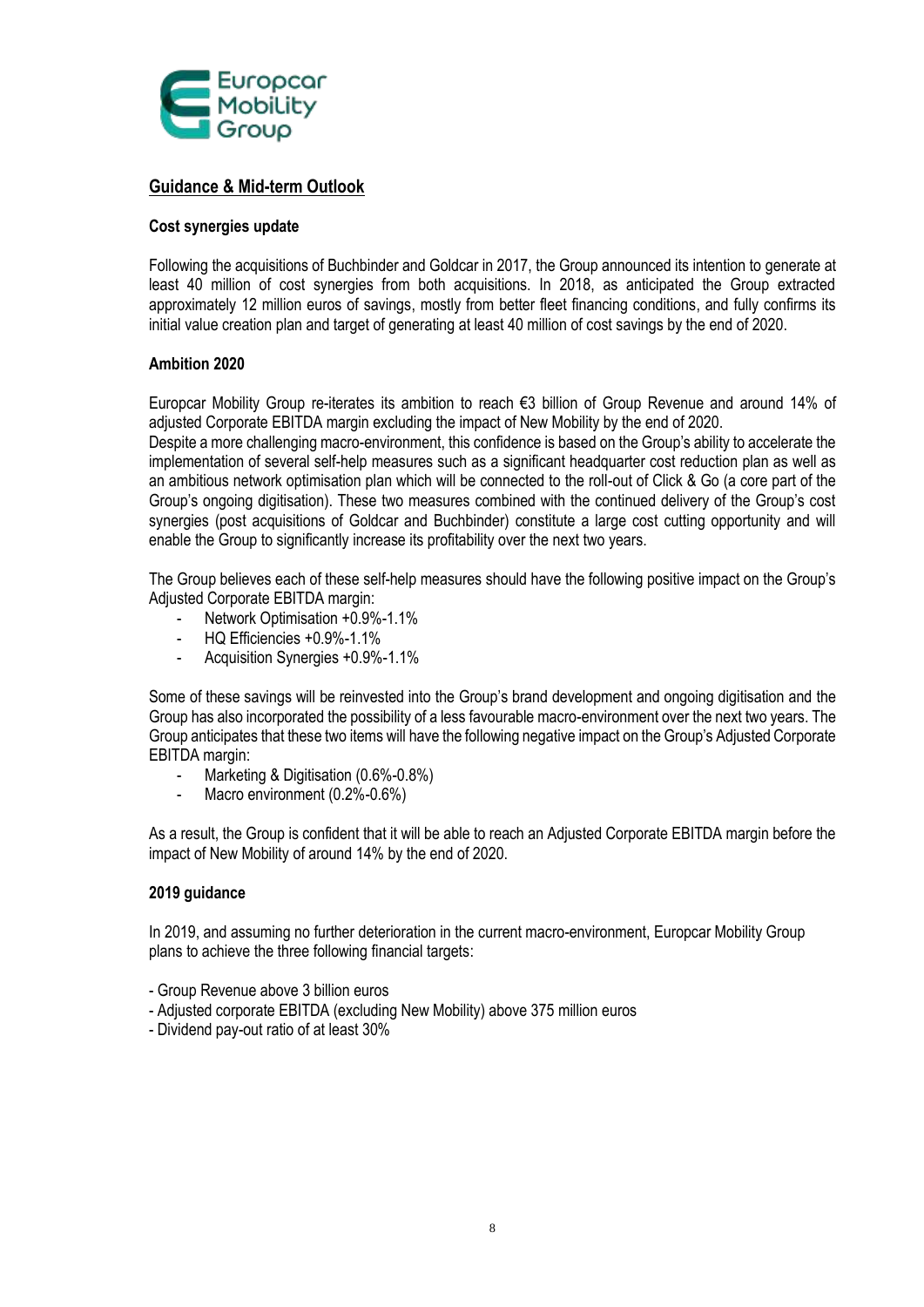

### **Shareholder returns**

### **Proposed payment of ordinary and exceptional dividends**

Europcar Mobility Group will propose at its next AGM an ordinary dividend of €0.16 and an exceptional dividend of €0.10 for the year 2018. This ordinary dividend represents a payout of 35% of the Group's ordinary net income in line with the Group's dividend policy and 2018 guidance.

The exceptional dividend is justified by the company's sale of its 25% stake in car2go Europe GmbH in the first half of 2018. Provided these dividends are approved by the Group's AGM on April 26, 2019, these dividends will be paid on May 23, 2019. The ex-dividend dates will be May 21, 2019 and the record dates will be May 22, 2019.

### **Share buyback program**

After repurchasing for a total amount of 30 million euros in June and July 2018, Europcar Mobility Group launched a second share buyback program in December 2018 for a maximum amount of 45 million euros in accordance with the description of the share buyback program and the resolutions of the General Meetings of Shareholders that took place on 17 May 2018.

As of February 21, 2019, approximately €10 million had been used.

### **Conference Call with Analysts and Investors**

Caroline Parot, Group CEO, Fabrizio Ruggiero, Group Deputy CEO, Olivier Baldassari, Group Chief Countries and Operations Officer, and Luc Peligry, Group CFO, will host a video conference call in English today at 6.00 p.m. Paris time (CET).

You can follow this video conference call live via [webcast.](https://globalmeet.webcasts.com/starthere.jsp?ei=1228502&tp_key=cbf0b8951a)

A replay will also be available for a period of one year. All documents relating to this publication will be available online on Europcar Mobility Group's investor relations [website.](https://investors.europcar-group.com/)

### **Investor Calendar**

AGM 26 April 2019 Q1 2019 Results 22 May 2019 Investor Day 25 June 2019 Q2 2019 Results 25 July 2019

Q3 2019 Results 7 November 2019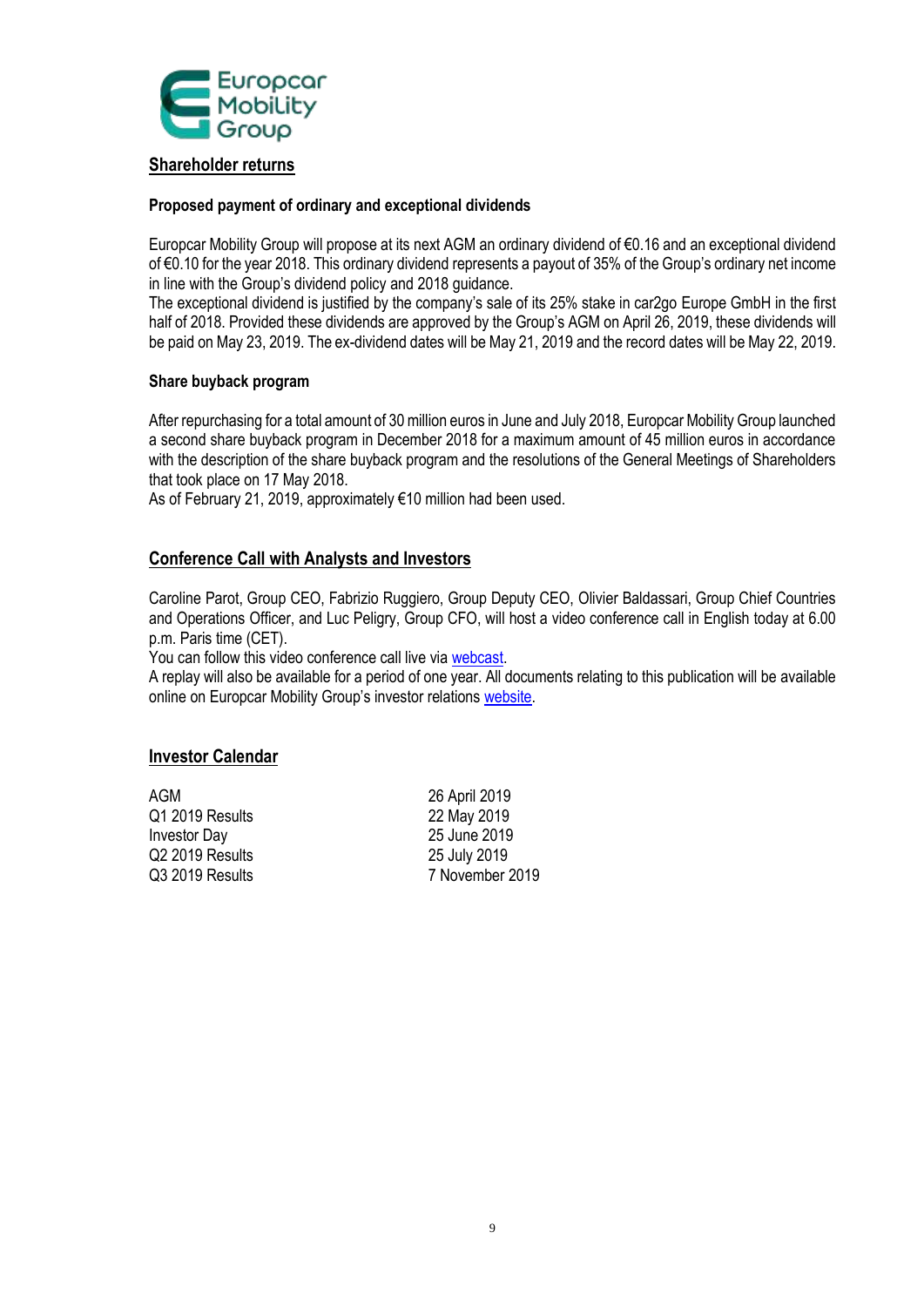

#### **Contacts**

**Press Relations** Valérie Sauteret / Marie-Anne Bénardais +33 1 80 20 92 92 europcarpressoffice@europcar.com

#### **Investor Relations**

Olivier Gernandt +33 1 80 20 91 81 [olivier.gernandt@europcar.com](mailto:olivier.gernandt@europcar.com)

### **Publicis Consultants**

Marie Quinette [marie.quinette@publicisconsultants.com](mailto:marie.quinette@publicisconsultants.com) Tél : +33 144 82 48 72

#### **About Europcar Mobility Group**

Europcar Mobility Group is a major player in mobility markets and listed on Euronext Paris.

The mission of Europcar Mobility Group is to be the preferred "Mobility Service Company" by offering alternative attractive solutions to vehicle ownership, with a wide range of mobility-related services: vehicle-rental, chauffeur services, carsharing, scooter-sharing and peer-to-peer car-rental.

Customers' satisfaction is at the heart of the Group's mission and all of its employees and this commitment fuels the continuous development of new services.

Europcar Mobility Group operates through multi brands meeting every customer specific needs; its 4 major brands being: Europcar® - the European leader in vehicle rental services, Goldcar® - the most important low-cost car-rental company in Europe, InterRent® – 'mid-tier' brand focused on leisure and Ubeeqo® – one of the European leaders in car-sharing (BtoB, BtoC).

Europcar Mobility Group delivers its mobility solutions worldwide solutions through an extensive network in 133 countries (including 16 wholly owned subsidiaries in Europe, 2 in Australia and New Zealand, franchises and partners).

#### **Forward-looking statements**

This press release includes forward-looking statements based on current beliefs and expectations about future events. Such forwardlooking statements may include projections and estimates and their underlying assumptions, statements regarding plans, objectives, intentions and/or expectations with respect to future financial results, events, operations and services and product development, as well as statements, regarding performance or events. Forward-looking statements are generally identified by the words "expects", "anticipates", "believes", "intends", "estimates", "plans", "projects", "may", "would", "should" or the negative of these terms and similar expressions. Forward looking statements are not guarantees of future performance and are subject to inherent risks, uncertainties and assumptions about Europcar Groupe and its subsidiaries and investments, trends in their business, future capital expenditures and acquisitions, developments in respect of contingent liabilities, changes in economic conditions globally or in Europcar Groupe's principal markets, competitive conditions in the market and regulatory factors. Those events are uncertain; their outcome may differ from current expectations which may in turn materially affect expected results. Actual results may differ materially from those projected or implied in these forward-looking statements. Any forward-looking statement contained in this press release is made as of the date of this press release. Other than as required by applicable law, Europcar Groupe does not undertake to revise or update any forward-looking statements in light of new information or future events. The results and the Group's performance may also be affected by various risks and uncertainties, including without limitation, risks identified in the "Risk factors" of the Annual Registration Document registered by the Autorité des marchés financiers on April 20, 2018 under the number R. 18-020 and also available on the Group's website: [www.europcar-group.com.](http://www.europcar-group.com/) This press release does not contain or constitute an offer or invitation to purchase any securities in France, the United States or any other jurisdiction.

Further details on our website:

[www.europcar-mobility-group.com](http://www.europcar-mobility-group.com/)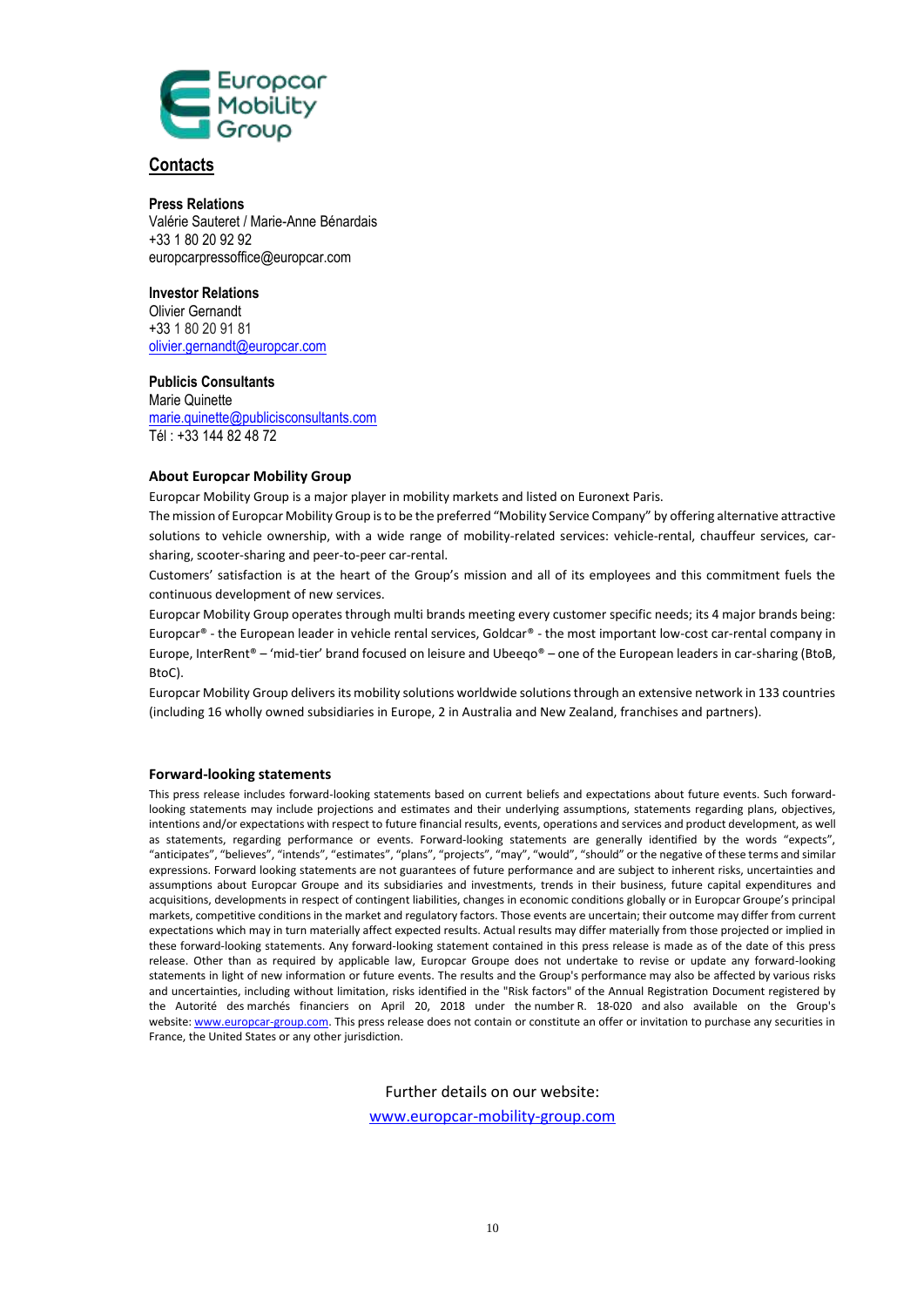

Appendix 1 – Management Profit and Loss

| Q4 2018  | Q4 2017  | All data in $\epsilon$ m                                                               | 12M 2018  | 12M 2017    |
|----------|----------|----------------------------------------------------------------------------------------|-----------|-------------|
| 643,6    | 589,9    | <b>Total revenue</b>                                                                   | 2 9 29, 3 | 2 4 1 1 , 7 |
| (165, 8) | (144, 8) | Fleet holding costs, excluding estimated interest included in operating<br>leases      | (707, 8)  | (558, 1)    |
| (227, 1) | (204, 0) | Fleet operating, rental and revenue related costs                                      | (990, 3)  | (841, 9)    |
| 250,8    | 241,2    | <b>Margin after Variable costs</b>                                                     | 1 231.1   | 1 011,6     |
| 39,0%    | 40,9%    | <b>Margin</b>                                                                          | 42,0%     | 41,9%       |
| (113, 8) | (107, 5) | Personnel costs                                                                        | (500, 3)  | (404, 7)    |
| (69,1)   | (69, 6)  | Network and head office overhead                                                       | (294,3)   | (250, 0)    |
| 2,0      | 9,0      | Other income and expense                                                               | 11,8      | 14,2        |
| (180, 9) | (168, 1) | Personnel costs, network and head office overhead, IT and other                        | (782, 9)  | (640, 6)    |
| (16, 5)  | (14, 6)  | Net fleet financing expense                                                            | (65, 8)   | (59, 9)     |
| (13, 9)  | (12,0)   | Estimated interest included in operating leases                                        | (55,2)    | (47,3)      |
| (30, 4)  | (26, 6)  | Fleet financing expenses, including estimated interest included in<br>operating leases | (121, 0)  | (107, 2)    |
| 39,5     | 46,5     | <b>Adjusted Corporate EBITDA</b>                                                       | 327,3     | 263,8       |
| 6,1%     | 7,9%     | <b>Margin</b>                                                                          | 11,2%     | 10,9%       |
| (12,7)   | (7,7)    | Depreciation - excluding vehicle fleet                                                 | (44, 4)   | (29, 9)     |
| (20,5)   | (28, 5)  | Other operating income and expenses                                                    | 20,4      | (70,7)      |
| (39,4)   | (36,3)   | Other financing income and expense not related to the fleet                            | (110,6)   | (80,7)      |
| (33,2)   | (25, 9)  | Profit/loss before tax                                                                 | 192,7     | 82,6        |
| 4,5      | 9,2      | Income tax                                                                             | (52,0)    | (13,4)      |
| (0,1)    | (0,2)    | Share of profit/(loss) of associates                                                   | (1,3)     | (8,1)       |
| (28, 8)  | (16, 9)  | Net profit/(loss)                                                                      | 139,4     | 61,1        |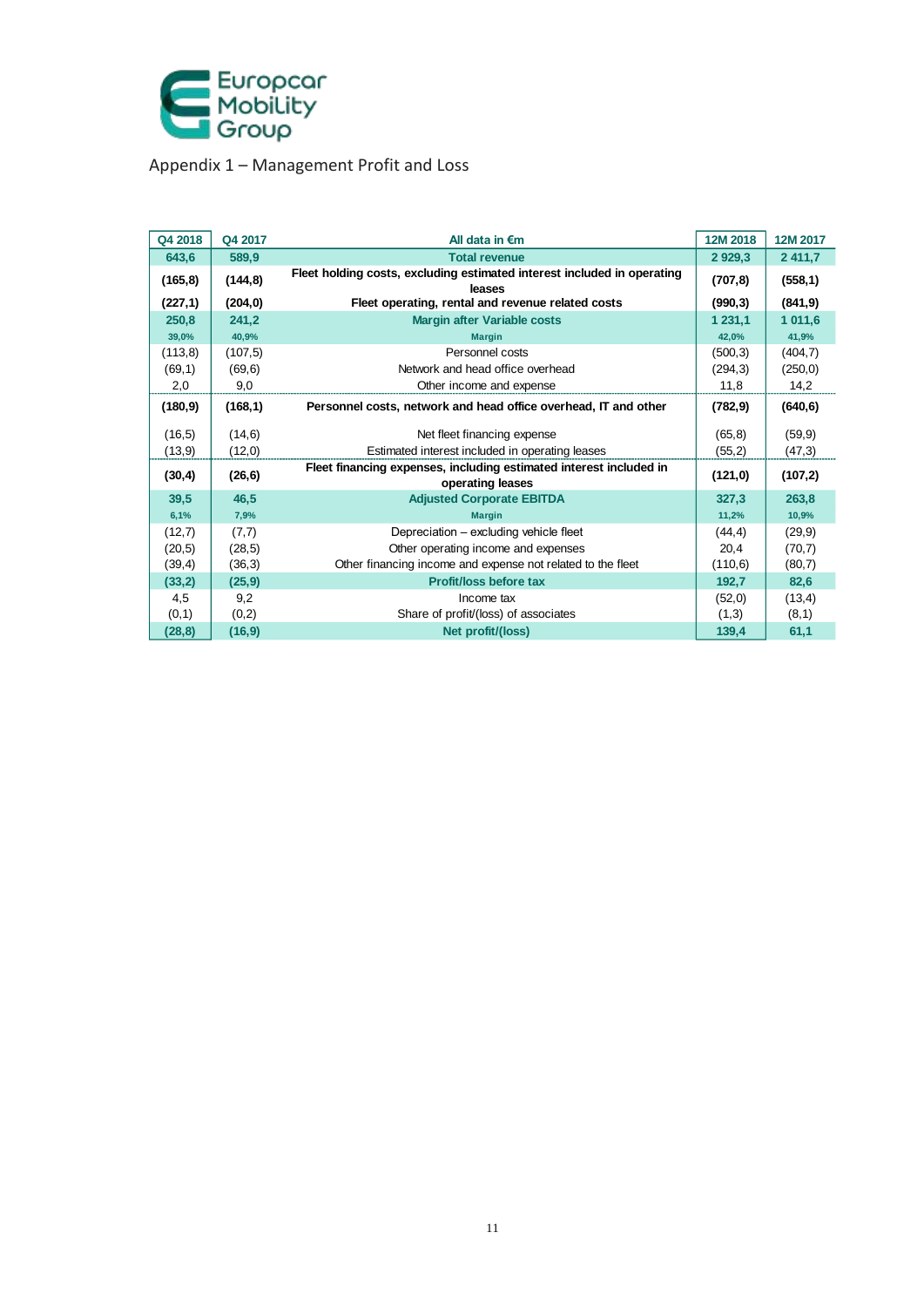

## Appendix 2 – IFRS Income Statement

| In $\epsilon$ thousands                                            | <b>Twelve months</b><br>2018 | <b>Twelve</b><br>months 2017 |
|--------------------------------------------------------------------|------------------------------|------------------------------|
|                                                                    |                              |                              |
| <b>Revenue</b>                                                     | 2929289                      | 2 411 661                    |
| Fleet holding costs                                                | (763027)                     | (605 393)                    |
| Fleet operating, rental and revenue related costs                  | (990 302)                    | (841925)                     |
| Personnel costs                                                    | (500 336)                    | (404749)                     |
| Network and head office overhead costs                             | (294 337)                    | (249990)                     |
| Depreciation, amortization and impairment expense                  | (44361)                      | (29853)                      |
| Other income                                                       | 11778                        | 14 159                       |
| <b>Current operating income</b>                                    | 348 704                      | 293 910                      |
| Other non-recurring income and expense                             | 20 374                       | (70676)                      |
| <b>Operating income</b>                                            | 369 078                      | 223 234                      |
| Gross financing costs                                              | (130 178)                    | (101 210)                    |
| Other financial expenses                                           | (46195)                      | (39 455)                     |
| <b>Net financing costs</b>                                         | (176373)                     | (140665)                     |
| Profit/(loss) before tax                                           | 192 705                      | 82 569                       |
| Income tax benefit/(expense)                                       | (51968)                      | (13 410)                     |
| Share of profit of Associates                                      | (1327)                       | (8058)                       |
| Net profit/(loss) for the period                                   | 139 410                      | 61 101                       |
|                                                                    |                              |                              |
| Attributable to:                                                   |                              |                              |
| Owners of Europcar Mobility Group                                  | 139 497                      | 61 270                       |
| Non-controlling interests                                          | (87)                         | (169)                        |
| Basic Earnings per share                                           |                              |                              |
| attributable to owners of Europcar Mobility Group (in $\epsilon$ ) | 0,866                        | 0,422                        |
| <b>Diluted Earnings per share</b>                                  |                              |                              |
| attributable to owners of Europcar Mobilty Group (in €)            | 0.859                        | 0.420                        |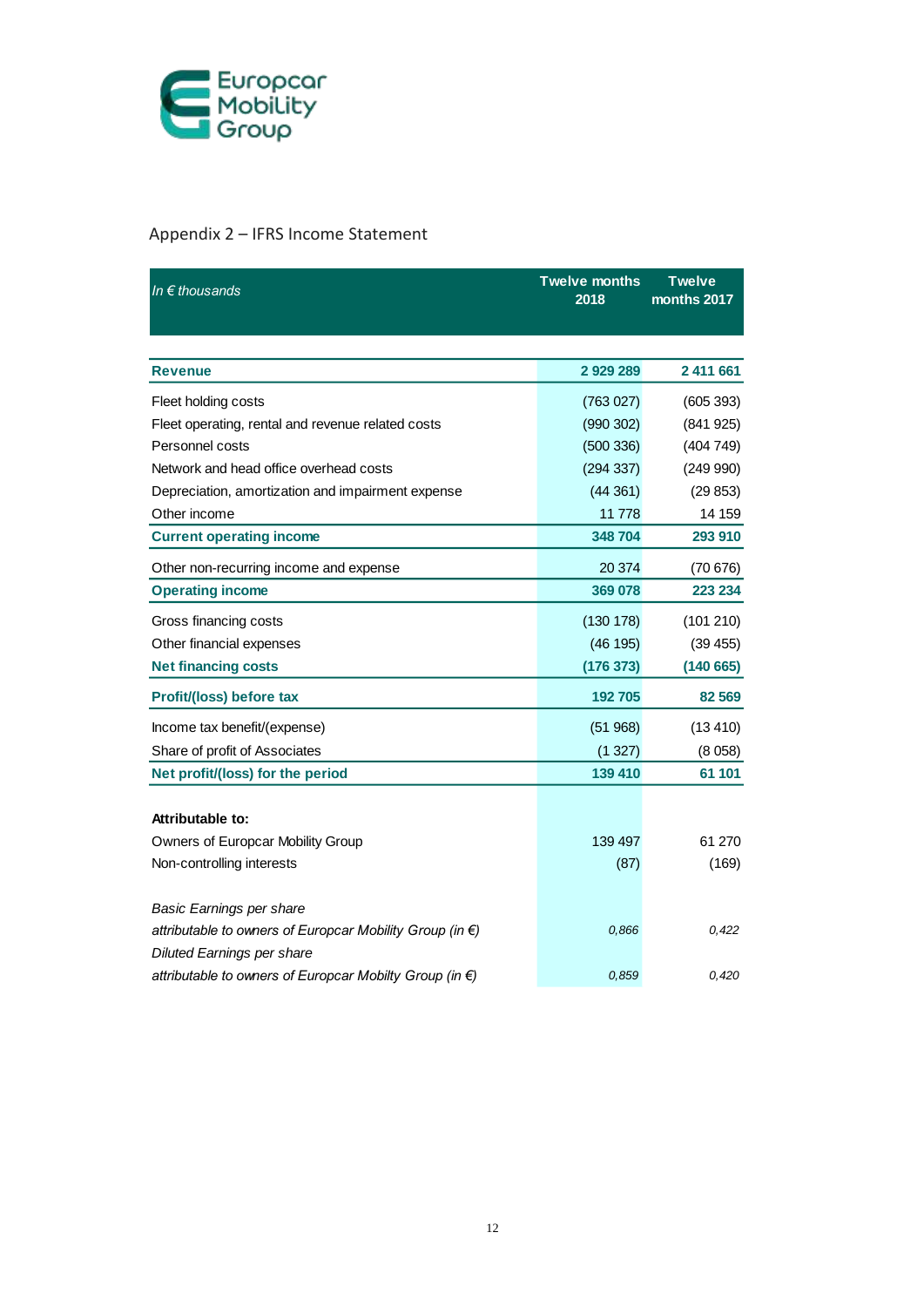

## Appendix 3 – Reconciliation

| Q4 2018 | Q4 2017 | All data in $\epsilon$ m                                                      | 12M 2018 | 12M 2017 |
|---------|---------|-------------------------------------------------------------------------------|----------|----------|
| 201,2   | 191,7   | <b>Adjusted Consolidated EBITDA</b>                                           | 1 027,8  | 821,1    |
| (61, 4) | (58,2)  | Fleet depreciation IFRS                                                       | (295, 4) | (213, 0) |
| (70, 0) | (60, 5) | Fleet depreciation included in operating lease rents                          | (284, 2) | (237,1)  |
| (131,3) | (118,7) | <b>Total Fleet depreciation</b>                                               | (579, 6) | (450, 0) |
| (13, 9) | (12,0)  | Interest expense related to fleet operating leases (estimated)                | (55,2)   | (47,3)   |
| (16, 5) | (14, 6) | Net fleet financing expenses                                                  | (65, 8)  | (59, 9)  |
| (30, 4) | (26, 6) | <b>Total Fleet financing</b>                                                  | (121,0)  | (107,2)  |
| 39,4    | 46,5    | <b>Adjusted Corporate EBITDA</b>                                              | 327,3    | 263,8    |
| (12,7)  | (7,7)   | Amortization, depreciation and impairment expense                             | (44, 4)  | (29, 9)  |
| 16,5    | 14,6    | Reversal of Net fleet financing expenses                                      | 65,8     | 59,9     |
| 13,9    | 12,0    | Reversal of Interest expense related to fleet operating leases<br>(estimated) | 55,2     | 47,3     |
| 57,2    | 65,4    | Adjusted recurring operating income                                           | 403,9    | 341,2    |
| (13,9)  | (12,0)  | Interest expense related to fleet operating leases (estimated)                | (55,2)   | (47,3)   |
| 43,3    | 53,4    | <b>Recurring operating income</b>                                             | 348,7    | 293,9    |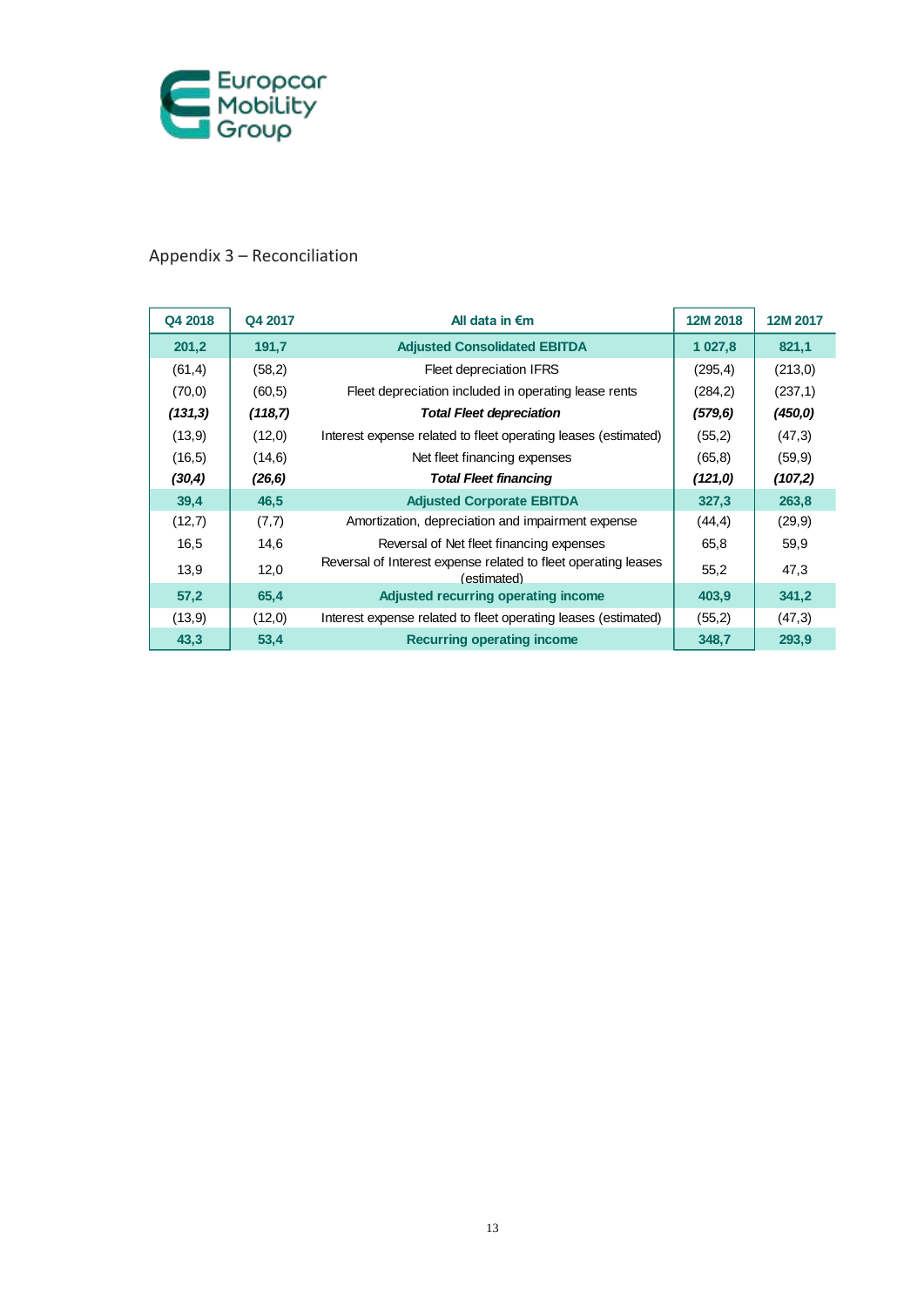

## Appendix 4 – IFRS Balance Sheet

| In $\epsilon$ thousands<br>Dec. 31,<br>Dec. 31,<br>2018<br>2017<br>Assets<br>Goodwill<br>1 029 845<br>1 031 681<br>986 016<br>Intangible assets<br>965 397<br>114 855<br>Property, plant and equipment<br>159 247<br>Equity-accounted investments<br>Other non-current financial assets<br>58 602<br>66 012<br>Financial instruments non-current<br>1544<br>226<br>Deferred tax assets<br>58 209<br>60 277<br>2 300 873<br>2 235 074<br><b>Total non-current assets</b><br>26 536<br>24 330<br>Inventory<br>Rental fleet recorded on the balance sheet<br>2 434 448<br>2 339 313<br>Rental fleet and related receivables<br>700 117<br>753 370<br>Trade and other receivables<br>481 264<br>456 688<br>Current financial assets<br>11 970<br>32762<br>Current tax assets<br>37 547<br>42760<br>Restricted cash<br>90 490<br>104 818<br>Cash and cash equivalents<br>358 138<br><b>Total current assets</b><br>4 193 763<br>3 941 580<br>6 176 654<br><b>Total assets</b><br>6494636<br><b>Equity</b><br>161 031<br>Share capital<br>161 031<br>692 255<br>Share premium<br>745 748<br>(165 487)<br>Reserves<br>201 417<br>Retained earnings (losses)<br>836 534<br>Total equity attributable to the owners of ECG<br>889 216<br>651<br>Non-controlling interests<br>763<br>889 867<br><b>Total equity</b><br><b>Liabilities</b><br><b>Financial liabilities</b><br>1740 667<br>1 570 141<br>60415<br>37 122<br>Non-current financial instruments<br>Employee benefit liabilities<br>142 358<br>133 951<br>2925<br>Non-current provisions<br>Deferred tax liabilities<br>169 004<br>173 799<br>Other non-current liabilities<br>220<br><b>Total non-current liabilities</b><br>2 120 384<br>1919174<br>Current portion of financial liabilities<br>2 006 533<br>1 950 262<br>Employee benefits<br>3 1 9 2<br>Current provisions<br>220 893<br><b>Current tax liabilities</b><br>23 025<br>644 169<br>Rental fleet related payables<br>604 196<br>Trade payables and other liabilities<br>586 573<br>604 905<br><b>Total current liabilities</b><br>3 484 385 |                          | At        | At        |
|-------------------------------------------------------------------------------------------------------------------------------------------------------------------------------------------------------------------------------------------------------------------------------------------------------------------------------------------------------------------------------------------------------------------------------------------------------------------------------------------------------------------------------------------------------------------------------------------------------------------------------------------------------------------------------------------------------------------------------------------------------------------------------------------------------------------------------------------------------------------------------------------------------------------------------------------------------------------------------------------------------------------------------------------------------------------------------------------------------------------------------------------------------------------------------------------------------------------------------------------------------------------------------------------------------------------------------------------------------------------------------------------------------------------------------------------------------------------------------------------------------------------------------------------------------------------------------------------------------------------------------------------------------------------------------------------------------------------------------------------------------------------------------------------------------------------------------------------------------------------------------------------------------------------------------------------------------------------------------------------------------------------------------------------------------------|--------------------------|-----------|-----------|
|                                                                                                                                                                                                                                                                                                                                                                                                                                                                                                                                                                                                                                                                                                                                                                                                                                                                                                                                                                                                                                                                                                                                                                                                                                                                                                                                                                                                                                                                                                                                                                                                                                                                                                                                                                                                                                                                                                                                                                                                                                                             |                          |           |           |
|                                                                                                                                                                                                                                                                                                                                                                                                                                                                                                                                                                                                                                                                                                                                                                                                                                                                                                                                                                                                                                                                                                                                                                                                                                                                                                                                                                                                                                                                                                                                                                                                                                                                                                                                                                                                                                                                                                                                                                                                                                                             |                          |           |           |
|                                                                                                                                                                                                                                                                                                                                                                                                                                                                                                                                                                                                                                                                                                                                                                                                                                                                                                                                                                                                                                                                                                                                                                                                                                                                                                                                                                                                                                                                                                                                                                                                                                                                                                                                                                                                                                                                                                                                                                                                                                                             |                          |           |           |
| 4 0 36<br>240 792<br>(107 454)<br>37 209<br>837 297<br>8 680<br>276<br>3 1 4 9<br>226 105<br>31 566<br>3 420 183                                                                                                                                                                                                                                                                                                                                                                                                                                                                                                                                                                                                                                                                                                                                                                                                                                                                                                                                                                                                                                                                                                                                                                                                                                                                                                                                                                                                                                                                                                                                                                                                                                                                                                                                                                                                                                                                                                                                            |                          |           |           |
|                                                                                                                                                                                                                                                                                                                                                                                                                                                                                                                                                                                                                                                                                                                                                                                                                                                                                                                                                                                                                                                                                                                                                                                                                                                                                                                                                                                                                                                                                                                                                                                                                                                                                                                                                                                                                                                                                                                                                                                                                                                             |                          |           |           |
|                                                                                                                                                                                                                                                                                                                                                                                                                                                                                                                                                                                                                                                                                                                                                                                                                                                                                                                                                                                                                                                                                                                                                                                                                                                                                                                                                                                                                                                                                                                                                                                                                                                                                                                                                                                                                                                                                                                                                                                                                                                             |                          |           |           |
|                                                                                                                                                                                                                                                                                                                                                                                                                                                                                                                                                                                                                                                                                                                                                                                                                                                                                                                                                                                                                                                                                                                                                                                                                                                                                                                                                                                                                                                                                                                                                                                                                                                                                                                                                                                                                                                                                                                                                                                                                                                             |                          |           |           |
|                                                                                                                                                                                                                                                                                                                                                                                                                                                                                                                                                                                                                                                                                                                                                                                                                                                                                                                                                                                                                                                                                                                                                                                                                                                                                                                                                                                                                                                                                                                                                                                                                                                                                                                                                                                                                                                                                                                                                                                                                                                             |                          |           |           |
|                                                                                                                                                                                                                                                                                                                                                                                                                                                                                                                                                                                                                                                                                                                                                                                                                                                                                                                                                                                                                                                                                                                                                                                                                                                                                                                                                                                                                                                                                                                                                                                                                                                                                                                                                                                                                                                                                                                                                                                                                                                             |                          |           |           |
|                                                                                                                                                                                                                                                                                                                                                                                                                                                                                                                                                                                                                                                                                                                                                                                                                                                                                                                                                                                                                                                                                                                                                                                                                                                                                                                                                                                                                                                                                                                                                                                                                                                                                                                                                                                                                                                                                                                                                                                                                                                             |                          |           |           |
|                                                                                                                                                                                                                                                                                                                                                                                                                                                                                                                                                                                                                                                                                                                                                                                                                                                                                                                                                                                                                                                                                                                                                                                                                                                                                                                                                                                                                                                                                                                                                                                                                                                                                                                                                                                                                                                                                                                                                                                                                                                             |                          |           |           |
|                                                                                                                                                                                                                                                                                                                                                                                                                                                                                                                                                                                                                                                                                                                                                                                                                                                                                                                                                                                                                                                                                                                                                                                                                                                                                                                                                                                                                                                                                                                                                                                                                                                                                                                                                                                                                                                                                                                                                                                                                                                             |                          |           |           |
|                                                                                                                                                                                                                                                                                                                                                                                                                                                                                                                                                                                                                                                                                                                                                                                                                                                                                                                                                                                                                                                                                                                                                                                                                                                                                                                                                                                                                                                                                                                                                                                                                                                                                                                                                                                                                                                                                                                                                                                                                                                             |                          |           |           |
|                                                                                                                                                                                                                                                                                                                                                                                                                                                                                                                                                                                                                                                                                                                                                                                                                                                                                                                                                                                                                                                                                                                                                                                                                                                                                                                                                                                                                                                                                                                                                                                                                                                                                                                                                                                                                                                                                                                                                                                                                                                             |                          |           |           |
|                                                                                                                                                                                                                                                                                                                                                                                                                                                                                                                                                                                                                                                                                                                                                                                                                                                                                                                                                                                                                                                                                                                                                                                                                                                                                                                                                                                                                                                                                                                                                                                                                                                                                                                                                                                                                                                                                                                                                                                                                                                             |                          |           |           |
|                                                                                                                                                                                                                                                                                                                                                                                                                                                                                                                                                                                                                                                                                                                                                                                                                                                                                                                                                                                                                                                                                                                                                                                                                                                                                                                                                                                                                                                                                                                                                                                                                                                                                                                                                                                                                                                                                                                                                                                                                                                             |                          |           |           |
|                                                                                                                                                                                                                                                                                                                                                                                                                                                                                                                                                                                                                                                                                                                                                                                                                                                                                                                                                                                                                                                                                                                                                                                                                                                                                                                                                                                                                                                                                                                                                                                                                                                                                                                                                                                                                                                                                                                                                                                                                                                             |                          |           |           |
|                                                                                                                                                                                                                                                                                                                                                                                                                                                                                                                                                                                                                                                                                                                                                                                                                                                                                                                                                                                                                                                                                                                                                                                                                                                                                                                                                                                                                                                                                                                                                                                                                                                                                                                                                                                                                                                                                                                                                                                                                                                             |                          |           |           |
|                                                                                                                                                                                                                                                                                                                                                                                                                                                                                                                                                                                                                                                                                                                                                                                                                                                                                                                                                                                                                                                                                                                                                                                                                                                                                                                                                                                                                                                                                                                                                                                                                                                                                                                                                                                                                                                                                                                                                                                                                                                             |                          |           |           |
|                                                                                                                                                                                                                                                                                                                                                                                                                                                                                                                                                                                                                                                                                                                                                                                                                                                                                                                                                                                                                                                                                                                                                                                                                                                                                                                                                                                                                                                                                                                                                                                                                                                                                                                                                                                                                                                                                                                                                                                                                                                             |                          |           |           |
|                                                                                                                                                                                                                                                                                                                                                                                                                                                                                                                                                                                                                                                                                                                                                                                                                                                                                                                                                                                                                                                                                                                                                                                                                                                                                                                                                                                                                                                                                                                                                                                                                                                                                                                                                                                                                                                                                                                                                                                                                                                             |                          |           |           |
|                                                                                                                                                                                                                                                                                                                                                                                                                                                                                                                                                                                                                                                                                                                                                                                                                                                                                                                                                                                                                                                                                                                                                                                                                                                                                                                                                                                                                                                                                                                                                                                                                                                                                                                                                                                                                                                                                                                                                                                                                                                             |                          |           |           |
|                                                                                                                                                                                                                                                                                                                                                                                                                                                                                                                                                                                                                                                                                                                                                                                                                                                                                                                                                                                                                                                                                                                                                                                                                                                                                                                                                                                                                                                                                                                                                                                                                                                                                                                                                                                                                                                                                                                                                                                                                                                             |                          |           |           |
|                                                                                                                                                                                                                                                                                                                                                                                                                                                                                                                                                                                                                                                                                                                                                                                                                                                                                                                                                                                                                                                                                                                                                                                                                                                                                                                                                                                                                                                                                                                                                                                                                                                                                                                                                                                                                                                                                                                                                                                                                                                             |                          |           |           |
|                                                                                                                                                                                                                                                                                                                                                                                                                                                                                                                                                                                                                                                                                                                                                                                                                                                                                                                                                                                                                                                                                                                                                                                                                                                                                                                                                                                                                                                                                                                                                                                                                                                                                                                                                                                                                                                                                                                                                                                                                                                             |                          |           |           |
|                                                                                                                                                                                                                                                                                                                                                                                                                                                                                                                                                                                                                                                                                                                                                                                                                                                                                                                                                                                                                                                                                                                                                                                                                                                                                                                                                                                                                                                                                                                                                                                                                                                                                                                                                                                                                                                                                                                                                                                                                                                             |                          |           |           |
|                                                                                                                                                                                                                                                                                                                                                                                                                                                                                                                                                                                                                                                                                                                                                                                                                                                                                                                                                                                                                                                                                                                                                                                                                                                                                                                                                                                                                                                                                                                                                                                                                                                                                                                                                                                                                                                                                                                                                                                                                                                             |                          |           |           |
|                                                                                                                                                                                                                                                                                                                                                                                                                                                                                                                                                                                                                                                                                                                                                                                                                                                                                                                                                                                                                                                                                                                                                                                                                                                                                                                                                                                                                                                                                                                                                                                                                                                                                                                                                                                                                                                                                                                                                                                                                                                             |                          |           |           |
|                                                                                                                                                                                                                                                                                                                                                                                                                                                                                                                                                                                                                                                                                                                                                                                                                                                                                                                                                                                                                                                                                                                                                                                                                                                                                                                                                                                                                                                                                                                                                                                                                                                                                                                                                                                                                                                                                                                                                                                                                                                             |                          |           |           |
|                                                                                                                                                                                                                                                                                                                                                                                                                                                                                                                                                                                                                                                                                                                                                                                                                                                                                                                                                                                                                                                                                                                                                                                                                                                                                                                                                                                                                                                                                                                                                                                                                                                                                                                                                                                                                                                                                                                                                                                                                                                             |                          |           |           |
|                                                                                                                                                                                                                                                                                                                                                                                                                                                                                                                                                                                                                                                                                                                                                                                                                                                                                                                                                                                                                                                                                                                                                                                                                                                                                                                                                                                                                                                                                                                                                                                                                                                                                                                                                                                                                                                                                                                                                                                                                                                             |                          |           |           |
|                                                                                                                                                                                                                                                                                                                                                                                                                                                                                                                                                                                                                                                                                                                                                                                                                                                                                                                                                                                                                                                                                                                                                                                                                                                                                                                                                                                                                                                                                                                                                                                                                                                                                                                                                                                                                                                                                                                                                                                                                                                             |                          |           |           |
|                                                                                                                                                                                                                                                                                                                                                                                                                                                                                                                                                                                                                                                                                                                                                                                                                                                                                                                                                                                                                                                                                                                                                                                                                                                                                                                                                                                                                                                                                                                                                                                                                                                                                                                                                                                                                                                                                                                                                                                                                                                             |                          |           |           |
|                                                                                                                                                                                                                                                                                                                                                                                                                                                                                                                                                                                                                                                                                                                                                                                                                                                                                                                                                                                                                                                                                                                                                                                                                                                                                                                                                                                                                                                                                                                                                                                                                                                                                                                                                                                                                                                                                                                                                                                                                                                             |                          |           |           |
|                                                                                                                                                                                                                                                                                                                                                                                                                                                                                                                                                                                                                                                                                                                                                                                                                                                                                                                                                                                                                                                                                                                                                                                                                                                                                                                                                                                                                                                                                                                                                                                                                                                                                                                                                                                                                                                                                                                                                                                                                                                             |                          |           |           |
|                                                                                                                                                                                                                                                                                                                                                                                                                                                                                                                                                                                                                                                                                                                                                                                                                                                                                                                                                                                                                                                                                                                                                                                                                                                                                                                                                                                                                                                                                                                                                                                                                                                                                                                                                                                                                                                                                                                                                                                                                                                             |                          |           |           |
|                                                                                                                                                                                                                                                                                                                                                                                                                                                                                                                                                                                                                                                                                                                                                                                                                                                                                                                                                                                                                                                                                                                                                                                                                                                                                                                                                                                                                                                                                                                                                                                                                                                                                                                                                                                                                                                                                                                                                                                                                                                             |                          |           |           |
|                                                                                                                                                                                                                                                                                                                                                                                                                                                                                                                                                                                                                                                                                                                                                                                                                                                                                                                                                                                                                                                                                                                                                                                                                                                                                                                                                                                                                                                                                                                                                                                                                                                                                                                                                                                                                                                                                                                                                                                                                                                             |                          |           |           |
|                                                                                                                                                                                                                                                                                                                                                                                                                                                                                                                                                                                                                                                                                                                                                                                                                                                                                                                                                                                                                                                                                                                                                                                                                                                                                                                                                                                                                                                                                                                                                                                                                                                                                                                                                                                                                                                                                                                                                                                                                                                             |                          |           |           |
|                                                                                                                                                                                                                                                                                                                                                                                                                                                                                                                                                                                                                                                                                                                                                                                                                                                                                                                                                                                                                                                                                                                                                                                                                                                                                                                                                                                                                                                                                                                                                                                                                                                                                                                                                                                                                                                                                                                                                                                                                                                             |                          |           |           |
|                                                                                                                                                                                                                                                                                                                                                                                                                                                                                                                                                                                                                                                                                                                                                                                                                                                                                                                                                                                                                                                                                                                                                                                                                                                                                                                                                                                                                                                                                                                                                                                                                                                                                                                                                                                                                                                                                                                                                                                                                                                             |                          |           |           |
|                                                                                                                                                                                                                                                                                                                                                                                                                                                                                                                                                                                                                                                                                                                                                                                                                                                                                                                                                                                                                                                                                                                                                                                                                                                                                                                                                                                                                                                                                                                                                                                                                                                                                                                                                                                                                                                                                                                                                                                                                                                             |                          |           |           |
|                                                                                                                                                                                                                                                                                                                                                                                                                                                                                                                                                                                                                                                                                                                                                                                                                                                                                                                                                                                                                                                                                                                                                                                                                                                                                                                                                                                                                                                                                                                                                                                                                                                                                                                                                                                                                                                                                                                                                                                                                                                             |                          |           |           |
|                                                                                                                                                                                                                                                                                                                                                                                                                                                                                                                                                                                                                                                                                                                                                                                                                                                                                                                                                                                                                                                                                                                                                                                                                                                                                                                                                                                                                                                                                                                                                                                                                                                                                                                                                                                                                                                                                                                                                                                                                                                             |                          |           |           |
|                                                                                                                                                                                                                                                                                                                                                                                                                                                                                                                                                                                                                                                                                                                                                                                                                                                                                                                                                                                                                                                                                                                                                                                                                                                                                                                                                                                                                                                                                                                                                                                                                                                                                                                                                                                                                                                                                                                                                                                                                                                             |                          |           |           |
|                                                                                                                                                                                                                                                                                                                                                                                                                                                                                                                                                                                                                                                                                                                                                                                                                                                                                                                                                                                                                                                                                                                                                                                                                                                                                                                                                                                                                                                                                                                                                                                                                                                                                                                                                                                                                                                                                                                                                                                                                                                             |                          |           |           |
|                                                                                                                                                                                                                                                                                                                                                                                                                                                                                                                                                                                                                                                                                                                                                                                                                                                                                                                                                                                                                                                                                                                                                                                                                                                                                                                                                                                                                                                                                                                                                                                                                                                                                                                                                                                                                                                                                                                                                                                                                                                             | <b>Total liabilities</b> | 5 604 769 | 5 339 357 |
| <b>Total equity and liabilities</b><br>6 494 636<br>6 176 654                                                                                                                                                                                                                                                                                                                                                                                                                                                                                                                                                                                                                                                                                                                                                                                                                                                                                                                                                                                                                                                                                                                                                                                                                                                                                                                                                                                                                                                                                                                                                                                                                                                                                                                                                                                                                                                                                                                                                                                               |                          |           |           |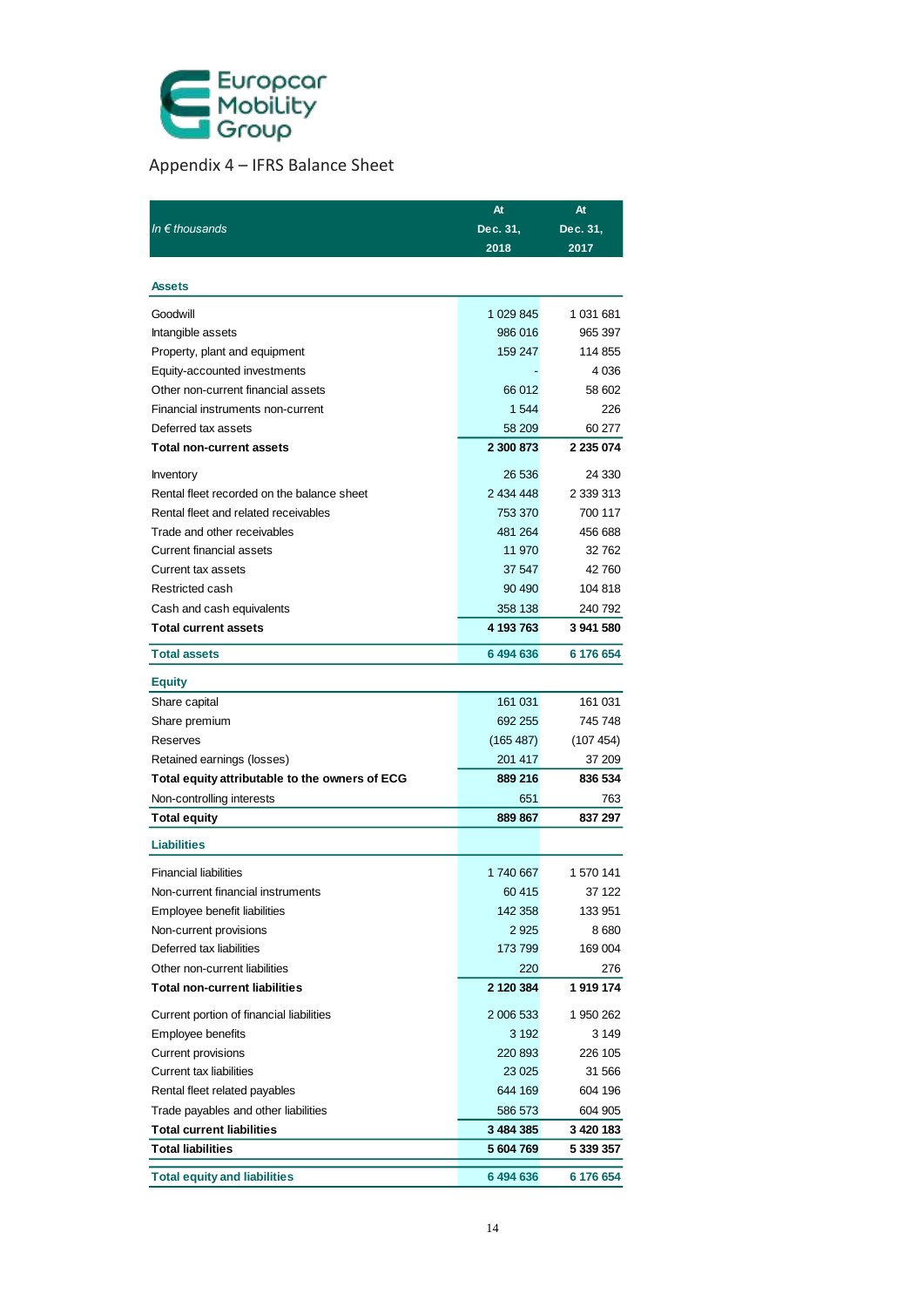

## Appendix 5 – IFRS Cash Flow Statement

| In $\epsilon$ thousands                                                          | <b>Twelve</b><br>months 2018 | <b>Twelve</b><br>months 2017 |
|----------------------------------------------------------------------------------|------------------------------|------------------------------|
|                                                                                  |                              |                              |
| Profit/(loss) before tax                                                         | 192 705                      | 82 569                       |
| <b>Reversal of the following items</b>                                           |                              |                              |
| Depreciation and impairment expenses on property, plant and equipment            | 20 4 24                      | 15 926                       |
| Amortization and impairment expenses on intangible assets                        | 23 939                       | 13 390                       |
| Impairment of financial assets                                                   | 9981                         |                              |
| Changes in provisions and employee benefits (1)                                  | (13 233)                     | (8065)                       |
| Recognition of share-based payments                                              | 2 4 9 5                      | 2763                         |
| Profit/(loss) on disposal of assets                                              | (68 806)                     | (3074)                       |
| Other non-cash items                                                             | 5809                         | (3561)                       |
| Total net interest costs                                                         | 137 492                      | 106834                       |
| Amortization of transaction costs                                                | 16577                        | 9896                         |
| <b>Net financing costs</b>                                                       | 154 069                      | 116 730                      |
| Net cash from operations before changes in working capital                       | 327 383                      | 216 678                      |
| Changes to the rental fleet recorded on the balance sheet (2)                    | (104 020)                    | (101710)                     |
| Changes in fleet working capital                                                 | (51 156)                     | (1421)                       |
| Changes in non-fleet working capital                                             | (15835)                      | (15045)                      |
| Cash generated from operations                                                   | 156 372                      | 98 502                       |
| Income taxes received/paid (3)                                                   | (46 109)                     | (34816)                      |
| Net interest paid                                                                | (138 282)                    | (110 279)                    |
| Net cash generated from (used by) operating activities                           | (28019)                      | (46593)                      |
| Acquisition of intangible assets and property, plant and equipment (4)           | (73132)                      | (54 530)                     |
| Proceeds from disposal of intangible assets and property, plant and<br>equipment | 6 5 29                       | 11 767                       |
| Proceeds from disposal of subsidiaries (5)                                       | 70 000                       |                              |
| Acquisition of subsidiaries and other financial investments (5)                  | (20740)                      | (729 415)                    |
| Net cash used by investing activities                                            | (17 343)                     | (772178)                     |
| Capital increase (net of related expenses) (6)                                   |                              | 190 688                      |
| Special distribution                                                             | (24 229)                     | (59 366)                     |
| (Purchases) / Sales of treasury shares net                                       | (29883)                      | (520)                        |
| Derivatives instruments (7)                                                      | (6083)                       |                              |
| Issuance of bonds (8)                                                            | 148 500                      | 600 000                      |
| Change in other borrowings                                                       | 85 322                       | 184 149                      |
| Payment of transaction costs (9)                                                 | (15084)                      | (25 720)                     |
| Net cash generated from (used by) financing activities                           | 158 543                      | 889 231                      |
| Cash and cash equivalent at beginning of period                                  | 313 251                      | 248 507                      |
| Net increase/(decrease) in cash and cash equivalents after effect of             |                              |                              |
| foreign exchange differences                                                     | 113 181                      | 70 460                       |
| Changes in scope                                                                 |                              | (2983)                       |
| Effect of foreign exchange differences                                           | (1446)                       | (2733)                       |
| Cash and cash equivalents at end of period                                       | 424 986                      | 313 251                      |

See footnotes on next page.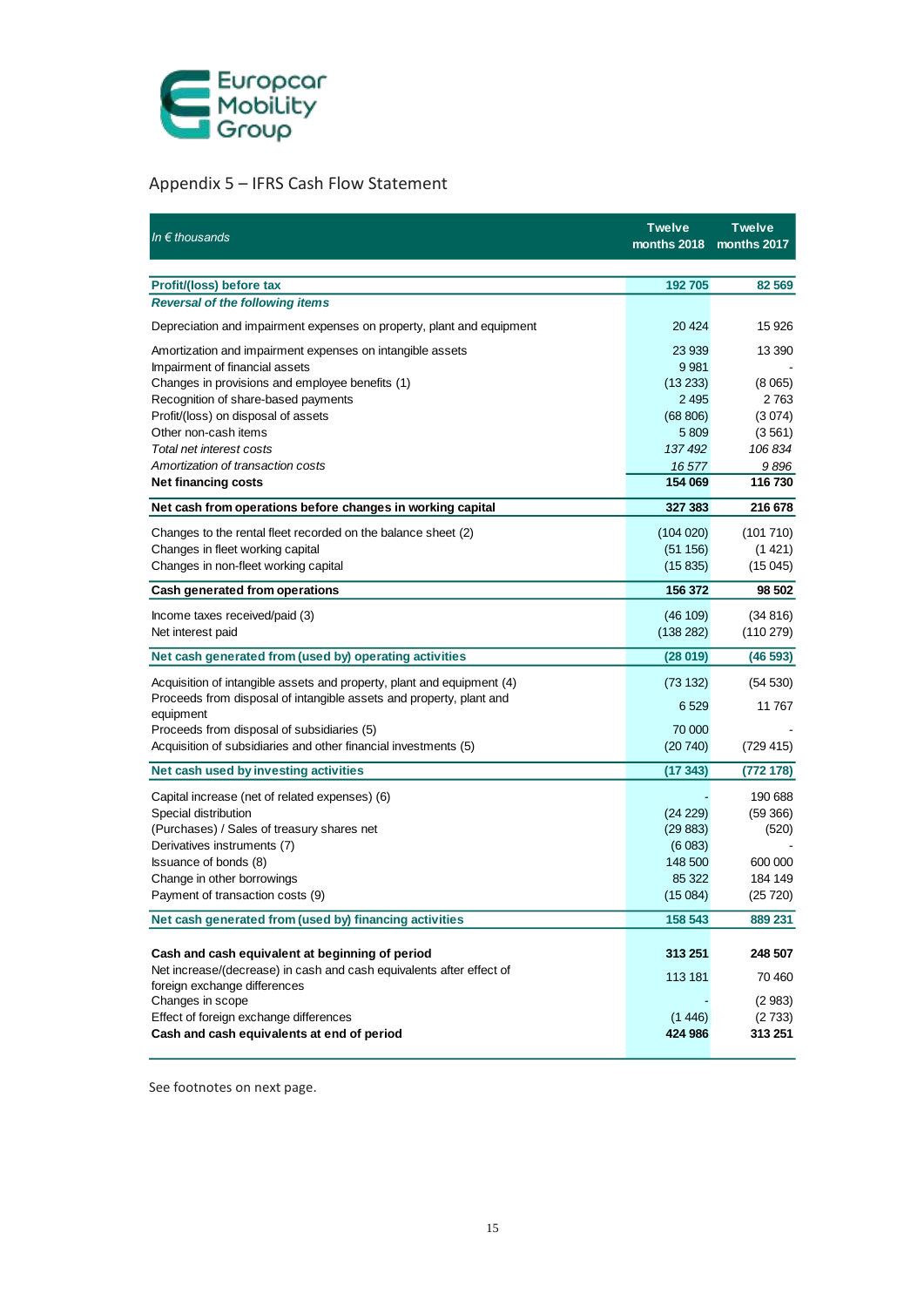

(1) In 2018, the variation mainly includes payments related to some litigations in France for €10 million. In 2017, the reversal of provision for disputes with French Competition Authority for €45 million, the accrual of provision related to the Trading Standard investigation in the UK for (€43) million, Insurance (€6.1million), Buyback provision for (€0.7million) and the change in employee benefits (€3.2) million.

(2) Given the average holding period for the fleet, the Group reports vehicles as current assets at the beginning of the contract. Their change from period to period is therefore similar to operating flows generated by the activity.

(3) Income tax paid represented a cash outflow of €46 million in 2018 compared with €35 million in 2017, i.e. an increase of €11 million including disbursements relating to entities acquired in 2017 offset by reimbursements received in the Great Britain in 2018.

(4) Mainly related to IT cost capitalized (€47) million to improve customer experience and other & technical equipment for (€27) million.

(5) Proceeds from disposal of subsidiaries relate to the sale of Car2Go which generated a cash inflow of €70 million. In 2018, the cash outflows relates to acquisitions of subsidiaries, net of cash acquired and other financial investments for €20 million and relates to acquisitions made by the Group in 2017. In 2017, of which Buchbinder acquisition price (€109.8) million, Goldcar acquisition price (€562) million, Denmark franchisee acquisition price (€51.7) million, Ubeeqo minority's stake acquisition price (€7.0) million, minority stake in a start-up SnappCar (€8.0) million, payment of a first earn out related to the franchisee acquisition in Ireland (€5.5) million, business acquisition of Australian franchisee (€1.7) million, French franchisee acquisition price (€1.4) million, subscription to the Car 2 Go capital increase for (€10.3) million and cash related to entities acquired for €29.5 million in 2017.

(6) Of which €21.7 million Capital increase reserved for employees (ESOP) and €170.7 million Capital increase on private placement.

(7) In 2018, payment of a premium following the restructuring of the existing caps and the implementation of additional caps.

(8) In 2018, due to the offering of €150 million 2.375% Senior Secured Notes due 2022. In 2017, due to the issue of a Senior Bond for €600 million.

(9) In 2018 mainly relates to transactions cost of which €4.2 million for SARF and €4.4million for Senior Secured Notes. In 2017, €5 million for revolving facility Upfront fee, €5.2 for bridge facilities and €12.1 million for other facilities.